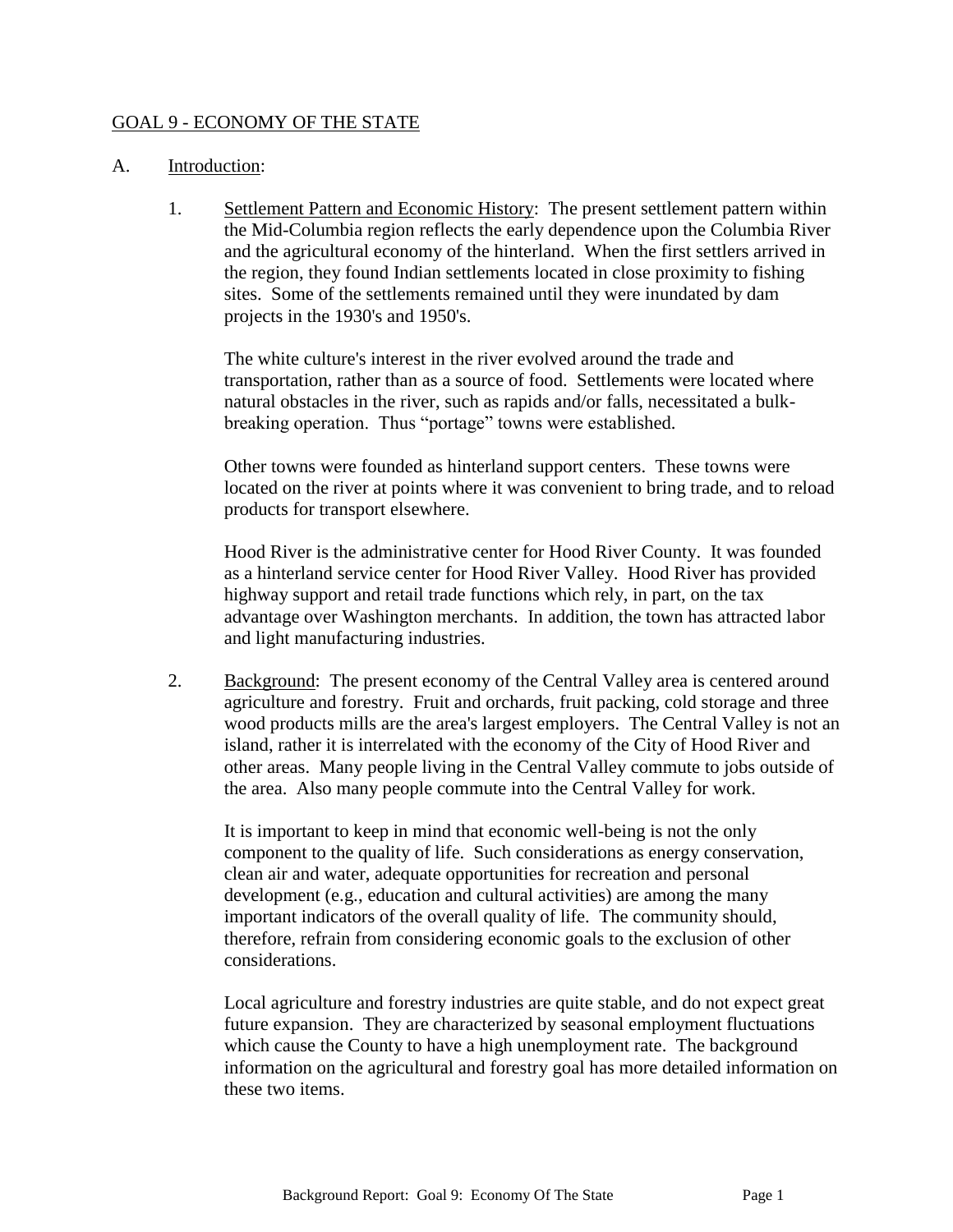At this time, there are no commercial or industrial land uses in the Columbia Gorge area. The scenic and recreational attributes of the Gorge attract many tourists and recreationalists to the area. Though these visitors do not spend money inside the commercial establishments, other portions of the County benefit from their trade. The unspoiled scenic beauty is the Columbia Gorge's drawing card. Jeopardizing this quality for short- term profit may likely have negative effects on the long-term economy of the area and its adjacent commercial centers.

#### B. Inventory Commercial/Industrial Lands:

1. Background: Hood River County has updated the Goal 9 portion of the County Plan to resolve inconsistencies in the factual base and to establish clear and consistent countywide information on and analysis of economic factors, including the supply of and need for commercial and industrial lands. The inventory of commercial and industrial lands includes an analysis of the following: (a) Industrial uses that can be accommodated under Farm and Forest plan designations and zones; (b) Availability of and need for commercial and industrial lands in the Cascade Locks and Hood River Urban Growth Areas; (c) Projected growth of County's population to year 2000; and (d) Suitability of lands planned and zoned for commercial and industrial uses (Goal 9 issue).

Various tables are included to assist in addressing the above concerns. Table 1 provides a summary of lands designated and zoned Commercial and Industrial in the County (excluding cities) and Table 2 provides figures for the County and the City of Hood River. (Cascade Locks has an acknowledged Plan and the City indicates that information is not available.) Tables 3 through 8 provide acreages and land uses for commercially and industrially designated lands by area and summarizes lands vacant and available for commercial and industrial uses. Tables 9 and 10 provide projection figures for commercial and industrial lands to the year 2000.

Information for the above tables was taken from: County Comprehensive Plan and Zoning Maps; field checks, discussions with property owners, assessor records, etc. The Oregon Economic Development Department's Industrial Land Inventory Sheets were utilized to evaluate sites. Copies can be reviewed in the Hood River County Planning Department. (Copies have been sent to the Department of Economic Development.)

Commercial and industrial sites were also inventoried and drawn on reduced Assessor Maps and show in general land use and vacant and committed lands. These are available for review in the Hood River County Planning Department.

2. Industrial Uses that can be accommodated under Farm and Forest Plan Designations: The majority of lands designated or zoned for industrial uses in areas outside the Urban Growth Areas of Hood River and Cascade Locks are in agricultural and forestry related uses. The EFU Zone, according to ORS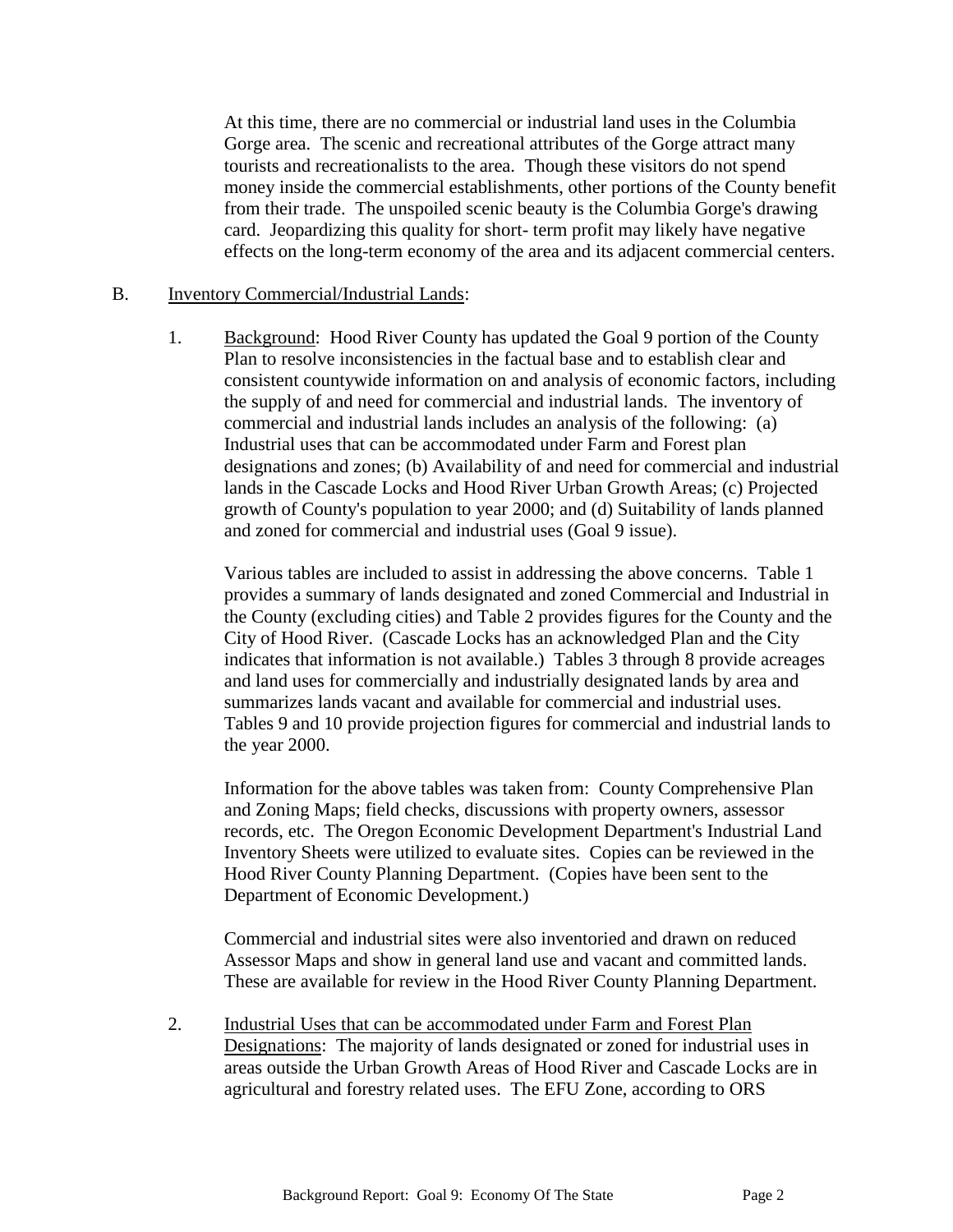215.213(2)(a) permits commercial activities in conjunction with a farm use and according to DLCD Staff, this includes industrial uses also. The County's EFU Zone currently only permits commercial activities in conjunction with an onpremise farm use. This more stringent requirement would not permit many of the commercial and industrial type uses that are permitted by state statute.

Goal 4 defines forest uses as "the production of trees and the processing of forest products" which could include lumber mills that do primary processing (but not secondary processing, according to DLCD Staff). The Zoning Ordinance permits "accepted timber practice" which is defined as "the propagation, growing and harvesting of trees for commercial or non-commercial uses; the use of equipment customarily utilized in conjunction with these uses and the maintenance of renewable forest resource production, retention of watershed productivity." The Ordinance also permits plants for the storage or processing of a forest product as a conditional use (Section 6.40 (H)). Although no definition is given in the Ordinance that would specify the scale of operation that this permits (primary or secondary processing), the Forest Zone generally allows those uses permitted by Goal 4 and could accommodate any primary processing facilities on lands that are currently designated as Industrial.

According to the DLCD Staff, the types of commercial and industrial uses that can be accommodated in the resource (farm and forest) zones include primary timber processing, cold fruit storage, and even fruit packing plants. Some of these uses would possibly be considered commercial or industrial activities in conjunction with a farm use as permitted by ORS 215.213(2)(a). If these types of uses can be allowed in the resource zones and can in fact be designated as Farm and Forest, the amount of industrially designated land outside the Urban Growth Boundary of Hood River and Cascade Locks could be sharply reduced. However, amending the designation on existing mills and plants could remove the possibility of expansion to, for example, a secondary lumber processing operation.

Goal 2 Exception Process (OAR 660-04-000 Division 4) discusses exceptions to allow industrial development on resource land outside the Urban Growth Boundary (See County Exceptions Document).

The County has taken exception to all commercially and industrially designated lands outside the Urban Growth Boundary that are on resource lands, using the above mentioned criteria and others mentioned in the OAR. Existing activities would classify developed land as committed and adjacent lands in the same ownership that are vacant could be allowed for expansion (according to Mitch Rohse, DLCD Staff).

The County has taken the above information into consideration when establishing the need for commercial and industrial lands outside the Urban Growth Boundaries. Additional land designated for commercial and industrial use is only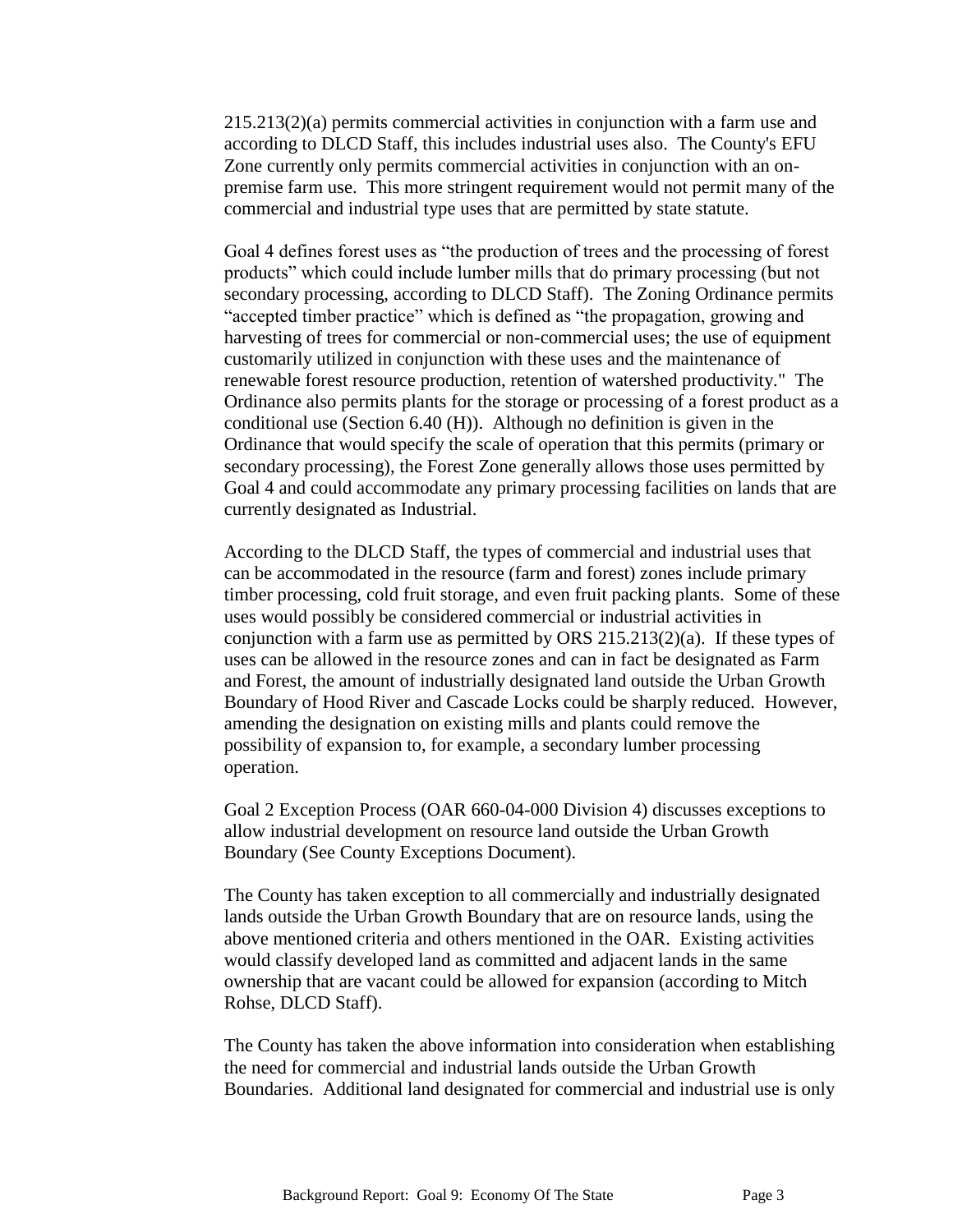needed for uses that cannot be accommodated in the Farm or Forest Zones. Goal 9 and County policy supports diversification of the County's economy and there must be enough vacant land designated to allow for other commercial and industrial uses not permitted in the resource zones.

3. Availability and need for Commercial and Industrial Lands in the Cascade Locks and Hood River Urban Growth Areas: Totals and percentages of commercially and industrially designated land in the Cascade Locks and Hood River Urban Growth Boundaries are shown in Table 1. The Cascade Locks Urban Growth Boundary, which has been acknowledged, contains approximately 35% of all industrial zoned lands in the County outside City Limits and no commercial lands. Conversely, the Hood River Urban Growth Area contains 30% of all commercial land in the County (outside City Limits) and less than 1% of industrial.

The Cascade Locks Plan should be consulted regarding need for commercial lands. There are many tourist related commercial businesses in the City that also serve the local resident population. The Cascade Locks Comprehensive Plan has specifically designated commercial areas in the downtown area as opposed to the UGA in order to maintain the viability of the core area and enhance the tourist related types of commercial activities.

The small amount of land (0.75 acre) that has been designated for industrial use in the Hood River UGA is merely the reflection of existing industrial uses. It is apparent from the lack of existing industrial development in the Hood River UGA that the majority of all industrial activity in the County outside the City Limits is dependent on the agricultural and forest practices carried on in the rural areas. The non-resource based industries have located primarily within the City Limits and the Cascade Locks UGA presumably due to the more suitable transportation and public facility capabilities of these urban areas. If the County wishes to diversify its economy, the industrial zones must be retained in the rural areas.

- 4. Population Projections: Population projections were used to determine need for additional industrial and commercial acreages (see Tables 9 and 10). See Goal 2: Population Projection, Background Report, which presents an in-depth population analysis.
- 5. Suitability of Lands Planned and Zoned for Commercial and Industrial Uses: The majority of lands planned and zoned for commercial and industrial uses are already committed to such uses. The necessary services are available. Some areas are not currently in commercial and industrial uses and services are not currently available at the site, but could be made available when needed. Areas are discussed in more detail below:
	- a. Vacant commercial lands are generally in small lots and interspersed among committed commercial lands. They are generally located along major transportation routes (I-84, Highway 35, Odell Highway, Tucker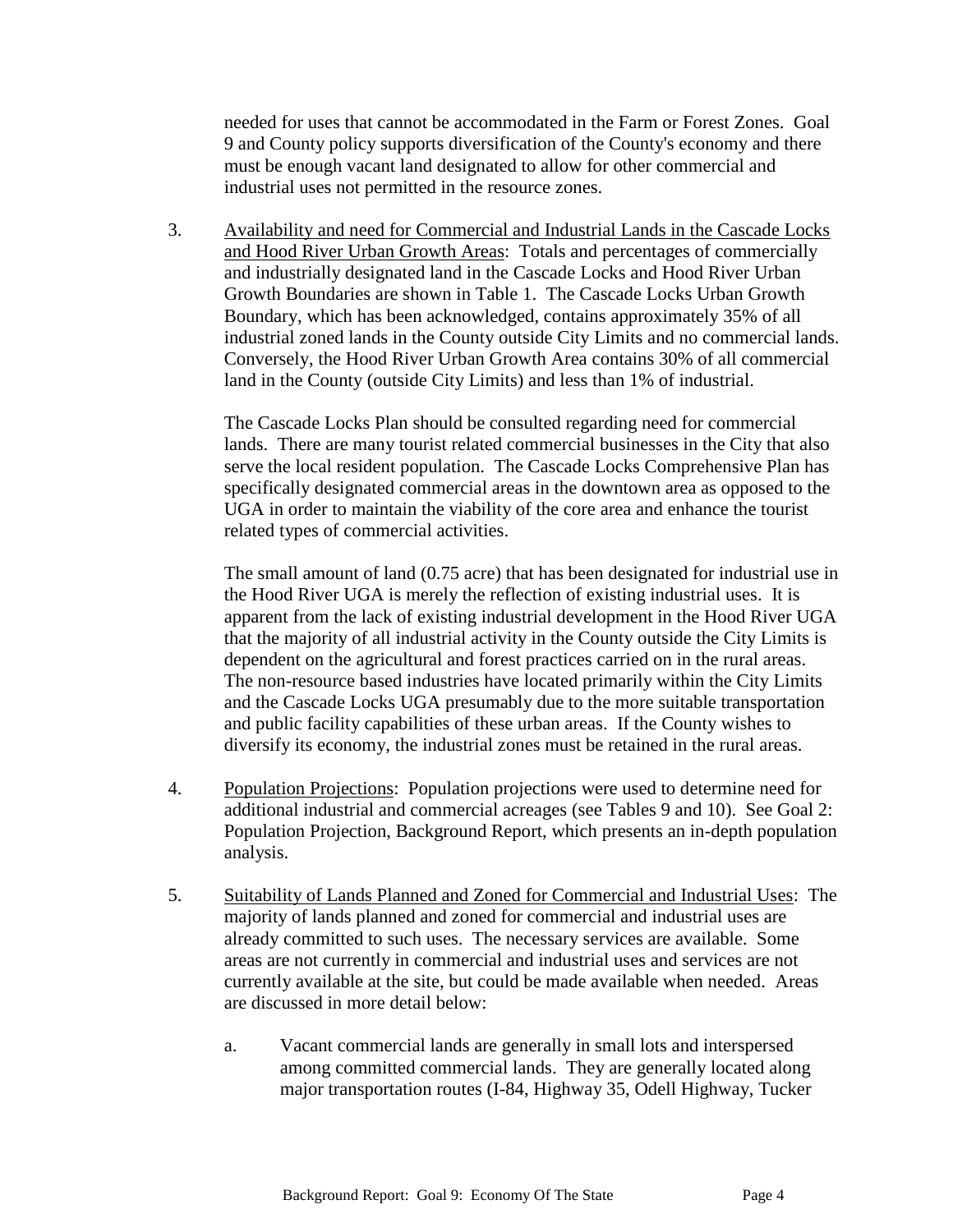Road, Highway 281) or in rural center areas and have rural services available (Rockford, Oak Grove). These lands are well suited for either small local businesses or transportation/tourist oriented facilities.

b. Vacant industrial lands over 5 acres in size are generally located in Cascade Locks UGB, Hood River Airport, in or near the Odell area, Guignard area, Dee and Parkdale. Most of the industrial parcels are built upon and vacant lands are being reserved for expansion of that particular industry. However, various committed parcels do have lands available for industrial uses, particularly: (1) Hood River Airport which has 24 acres available to lease, that would be well suited to a variety of airport related light industrial uses; (2) Guignard which has  $15\pm$  acres available in parcels over 5 acres that have fairly close access to the airport and Highway I-84, and would be suited for a variety of light industrial uses. This area has an abundance of available manpower to draw from the Hood River area; (3) Odell area has large and small partially developed acreages available that would be well suited for agricultural or agricultural-related industries. Public sewer and water service is available to most parcels. Versatility is somewhat limited by distance to major transportation facilities (i.e., railroad, river, I-84); (4) Cascade Locks has several partially developed acreages available and is suited for most types of industrial uses, due to close proximity to the Port, Interstate 84, and railroad access; (5) Hanels Mill and Dee Hardboard Plants have vacant lands that are suitable for expansion of these indutries.

Two of the three totally vacant usable industrial parcels over 5 acres are currently in orchard use in Odell (22 acres) and Parkdale (9 acres). Both are in sewer districts and have access to the Port area, airports and I-84. They would be best suited for agricultural, forest or related industries. The third parcel is the 25 acre industrial park in the Cascade Locks UGB. Services are available and the site has railroad, highway and nearby water access. It would be well suited to any type of industry.

6. Analysis of Commercial and Industrial Lands:

 $\overline{a}$ 

a. Commercial Lands: County figures excluding cities of Cascade Locks and Hood River shows that under current designation and zoning there are 430 acres of commercial land and 269 acres will be needed by the year 2000 excess of 161 acres (149 usable). (See figures in Table 9).<sup>1</sup> Table 9 gives the breakdown by Cities, Urban Growth Areas and the remainder of the County. These figures show that the City of Hood River has only a slight

 $1$  One hundred and fifty-eight (158) acres considered commercial in this report are designated and zoned "Country" Club". This designation permits only commercial activities which are golf course related and residential housing is only allowed through a Conditional Use Permit and a Planned Unit Development and overlay. Due to the restrictive nature of this designation and zone, 158 acres could be removed from the figures in Table 9. "County Total" with CC lands removed would show an excess of 83 acres of commercial land, 71 acres of which is usable.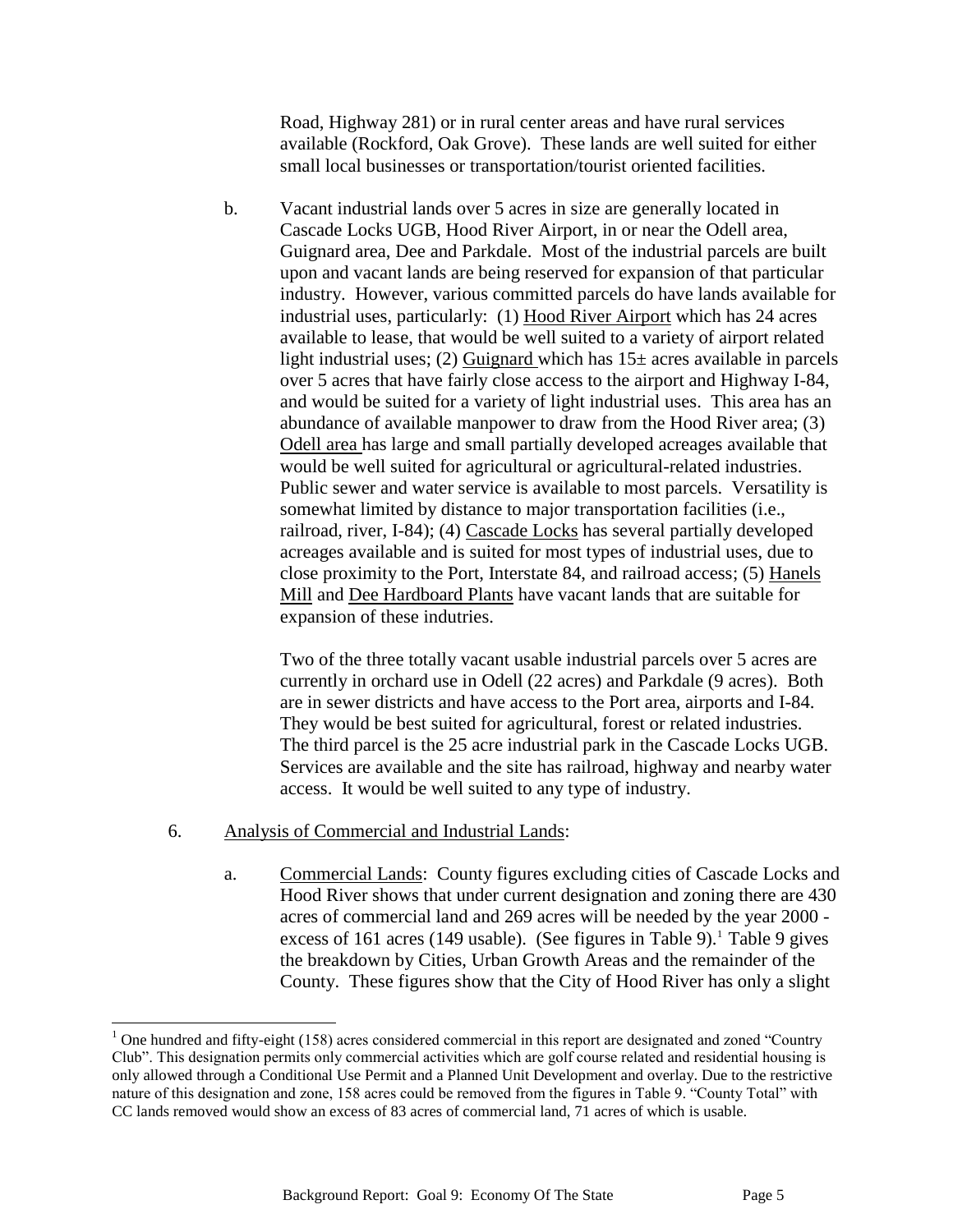excess, and the Hood River Urban Growth Area has an excess of 53 acres of commercially zoned lands. Cascade Locks Urban Growth Area has no commercial land and any need that arises there will have to be met by the City of Cascade Locks or other areas of Hood River or Washington. The remainder of the County has an excess of 108± acres planned for commercial use. Some of this acreage will fulfill the needs of the Cascade Locks Urban Growth Area. Most of the land is currently committed or interspersed among commercial lands. The remainder will provide choices for potential commercial developers as to lot size, shape and location. When developed, they will assist in gathering dollars spent in other areas. According to the Pacific Economica Study, many of the commercial trade dollars in Hood River are spent in The Dalles and Portland.

Additional commercial lands in Hood River County will provide an opportunity for development that could recapture some of those dollars that are being spent elsewhere. Recommend that current Plan designations be maintained and discrepancies be amended as shown in exceptions for these areas.

- b. Industrial Lands: Current figures for lands planned for industrial development outside the cities of Cascade Locks and Hood River show that there are 917 acres total and that the need to the year 2000 is 697, which gives an excess of 220 acres, only 65 acres of which is usable. (See figures in Table 10.) Table 10 indicates that this excess mainly occurs in the Central Valley, Mt. Hood, and City/Westside (outside Urban Growth Area), area while there is a need for 54 acres shown in Cascade Locks Urban Growth Area. (This UGA has been acknowledged.) This need will have to be met by other areas of Hood River County if those industrial uses are to establish themselves here and not elsewhere. There is no land (less than 1 acre) planned for industrial use in the Urban Growth Area of Hood River. The airport nearby (Airport Development Zone) permits only those uses in connection with airport operation, Guignard area is nearby and is zoned industrial and the need exists for such zoning to be maintained. Generally the industrial uses that exist in the rural areas are those in conjunction with resource use - timber processing, fruit packing, cold storage, etc. Goals and Policies of the County require diversification of the County economy (industrial base) and only by having additional vacant industrially zoned lands can this diversification take place. Recommend that current designations be maintained and discrepancies be amended as shown in exceptions for these areas.
- 7. Background Document: Adopt the following document as background information only regarding future economic development in Hood River County: "Hood River County, An Analysis of Alternative Economic Futures, November, 1981"; prepared by Pacific Economica, Inc.; and prepared for Hood River County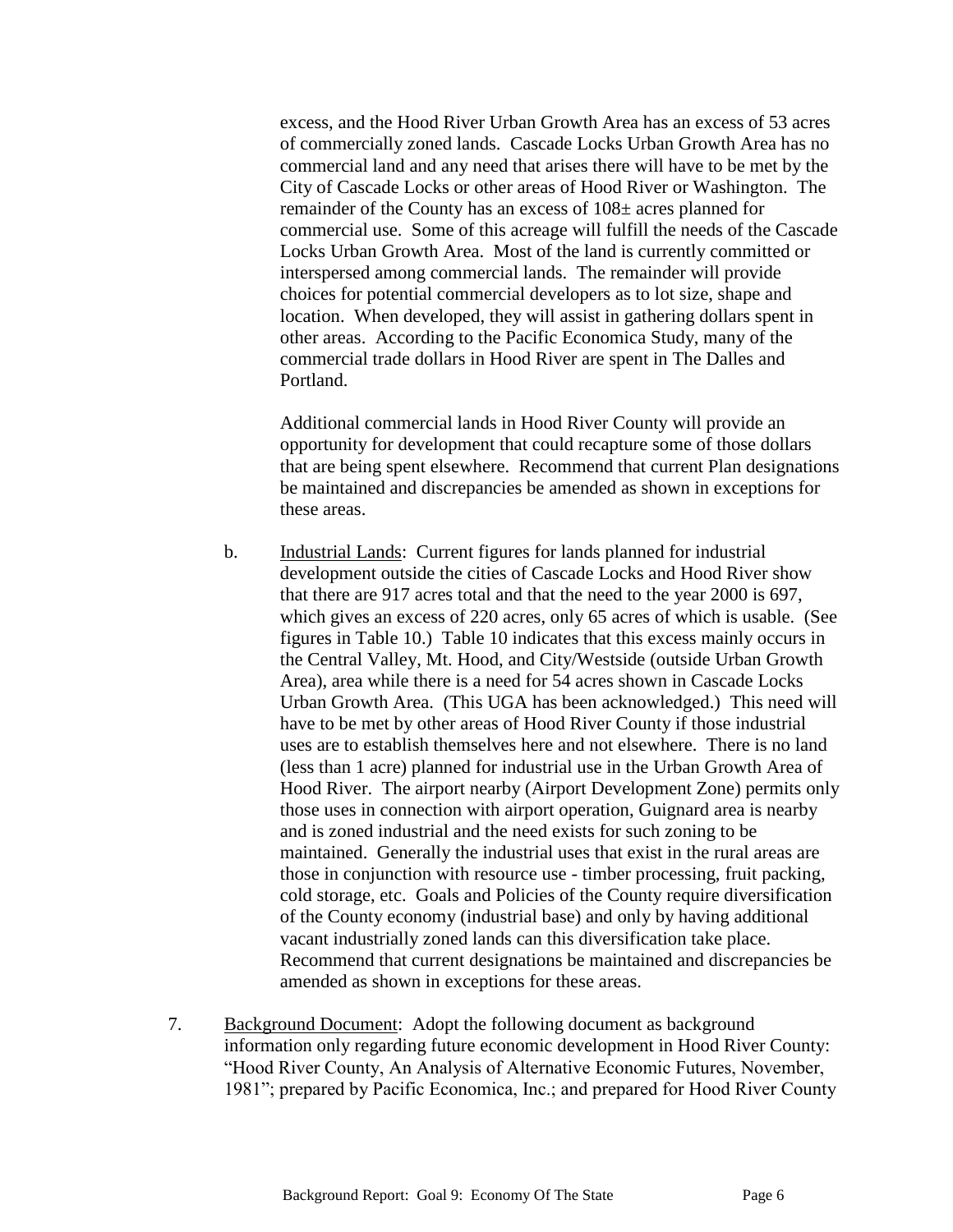Resource Advisory Committee and the Mid-Columbia Economic Development District.

8. Locational Criteria: Locational criteria for proposed commercial and industrial designations and zones have been established and are applicable to all areas of the County. They are found in the Policies Document under Goal 9. The Zoning Ordinance is being updated to include the locational criteria.

Whenever a Comprehensive Plan and/or Zone Change request is made, it is evaluated in accordance with all pertinent Goals, Policies, and Strategies. The above criteria and the other Goals, Policies and Strategies are used by the Planning Commission to determine if an area is suitable for commercial or industrial development. Recommendation: Prior to approving a Zone or Plan change to Industrial, Light Industrial, or Commercial, the Planning Commission be presented with affirmative findings through documentation by the applicant that the locational criteria as presented in the County Policy Document under Goal 9, Economy of the State, are met.

9. Additional Concerns Include: (a) The Countywide Policy Document under Goal 9 - Economy of the State, states under Strategies that...new commercial and industrial establishment(s) or center(s) shall meet…locational criteria. Obviously the County Policy Document will be reviewed prior to allowing any Plan or Zone changes; (b) the County Policy Document also states that the locational criteria will be used in designating the industrial and commercial areas on the Comprehensive Plan Map; and (c) under Goal 9, Land Use Designations and Standards, it is stated that "new industrial or commercial Comprehensive Plan designations or zones shall meet...(stated) locational criteria".

## C. County Exception Document:

The County Exception Document further identifies lands available for commercial and industrial use and provides data that lands are committed to such uses or that a need exists for future expansion to accommodate additional commercial and industrial uses.

D. Plan Designations:

The following Plan Designation Definitions will be noted in the Comprehensive Plan and are part of the Comprehensive Plan Introduction:

1. Rural Center: Applied to lands to maintain rural communities as rural service centers. Rural Centers provide limited housing, business, cultural and governmental services to the surrounding rural areas.

Lands designated Rural Center include: (a) areas justified as being built upon or committed and where limited additional infilling can occur; (b) the Rural Centers of Oak Grove, Rockford, Van Horn, and Windmaster Corner; (c) lands where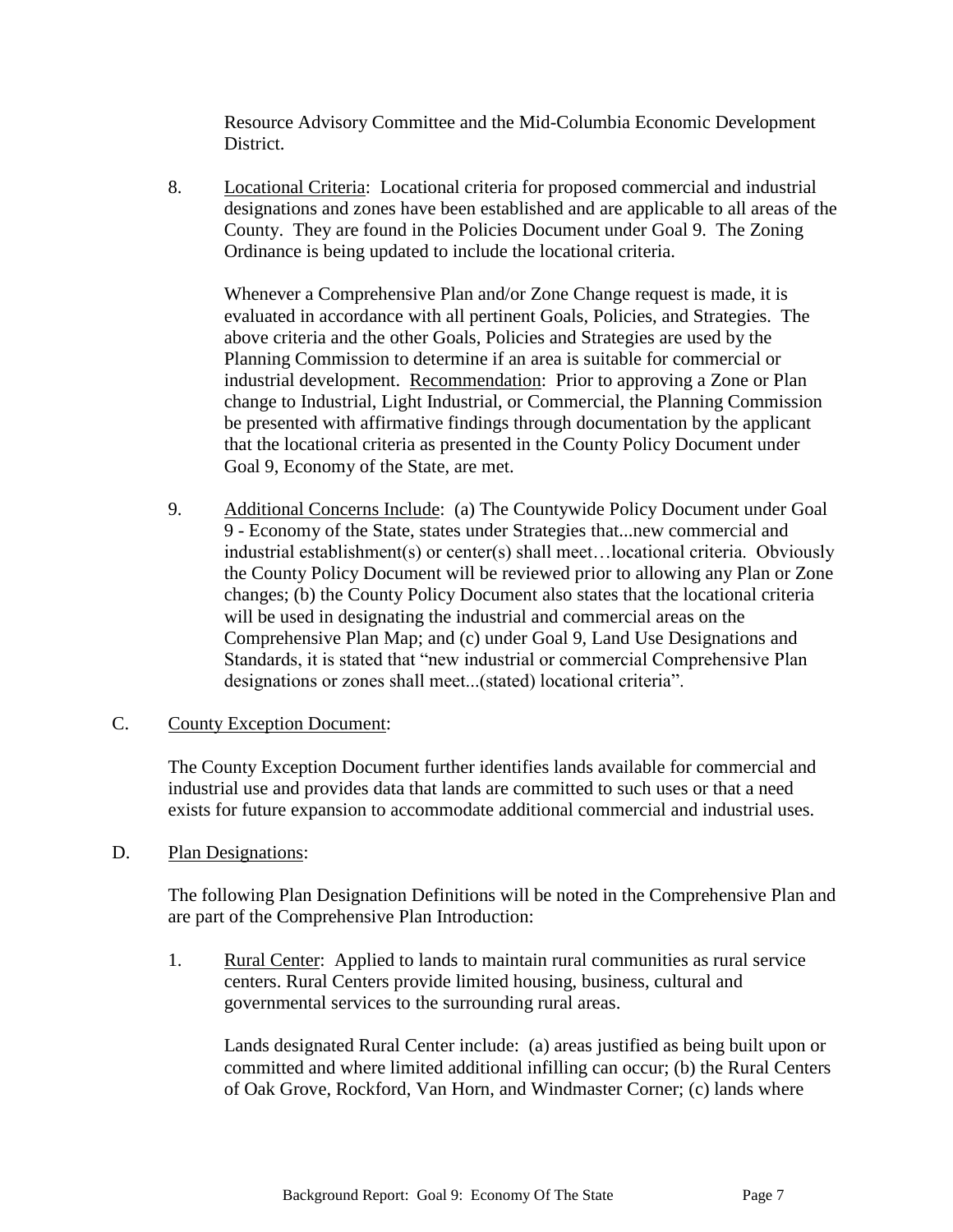smaller parcelization  $\frac{1}{2}$  acre lot sizes or less) has occurred; (d) areas that will not conflict with resource lands (farm and forest); and (e) areas that have historically served rural areas of the County.

The minimum lot size for a new parcel or lot shall be  $\frac{1}{2}$  acre and development standard provisions must be met.

The Rural Center plan designation is implemented with the Rural Center Zone (RC).

2. Commercial: Applied to lands to maintain and provide retail, business and service establishments for residents and visitors.

> Lands designated commercial include: (a) lands justified as being built upon or committed to commercial uses, where additional infilling can be accommodated; (b) isolated existing commercial uses that serve a rural trade area (c) where urban services (e.g., public sanitary sewer and water) or rural services (e.g., septic tank/drainfield; rural water and fire districts) exist or can accommodate additional development; (d) communities of Odell and Parkdale; (e) areas that will not conflict with resource lands (farm, forest, scenic, etc.) and (f) areas within the City of Hood River UGA.

The minimum size for a new parcel or lot is not specified, however applicants must adhere to lot coverage requirements and development standards noted in the Commercial Zone.

The Commercial plan designation is implemented with the Commercial Zone (C-1).

3. Light Industrial: Applied to lands to provide for manufacturing and other uses that are in close proximity to residential, commercial and farm uses.

Lands designated Light Industrial include: (a) areas justified as built upon or committed to industrial use; where additional infilling can be accommodated; (b) community of Odell and areas within the City of Hood River UGA; (c) areas where space for high density uses is needed; and (d) areas where either urban services (e.g., rural water and fire districts, etc.) are in place and can accommodate future development.

The minimum size for a new parcel or lot is not specified however development standard provisions outlined in the Light Industrial Zone must be met.

The Light Industrial plan designation is implemented with the Light Industrial Zone (M-2).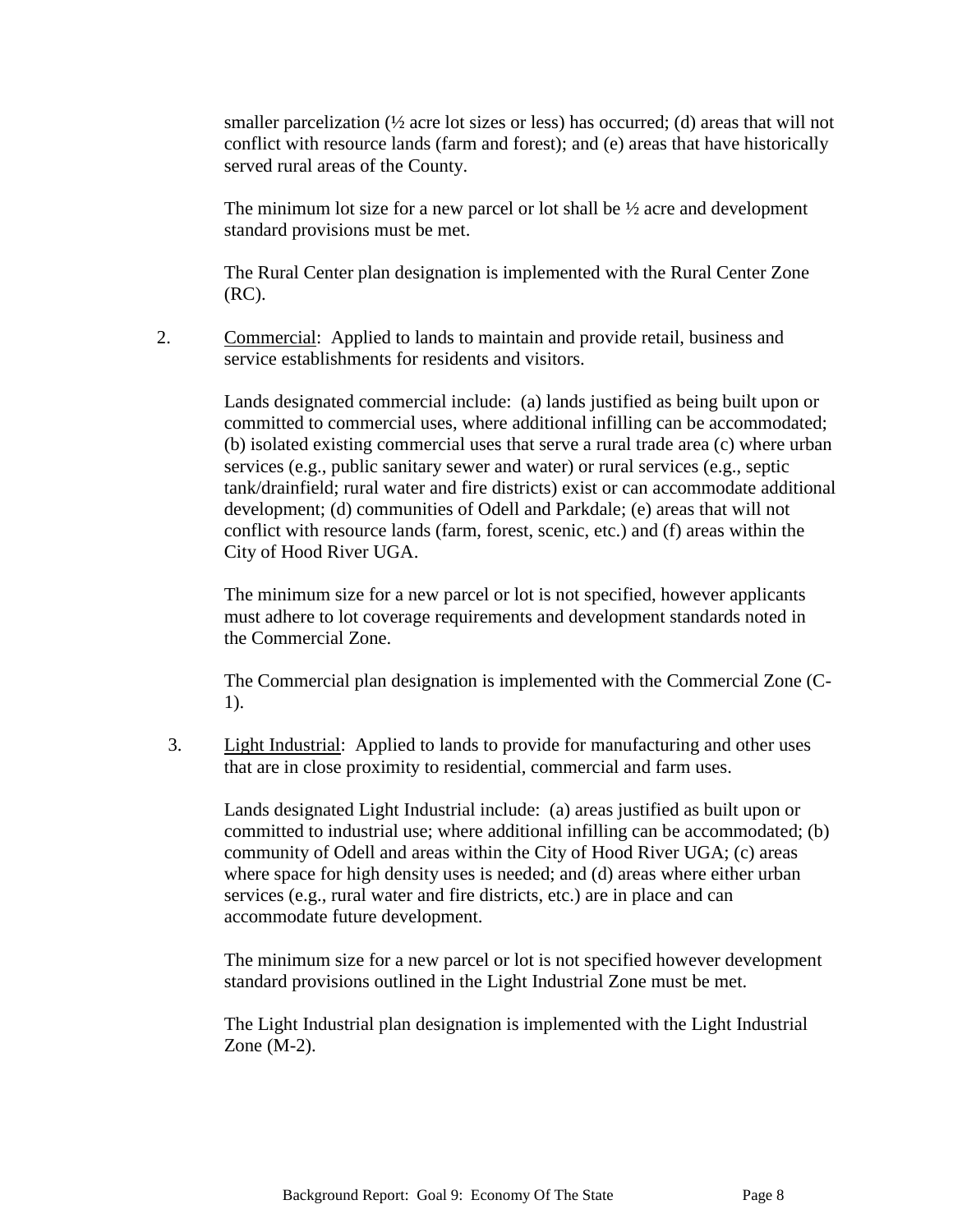4. Industrial: Applied to lands to provide and maintain areas for heavier industrial uses that are generally not in close proximity to residential or commercial uses.

Lands designated Industrial include: (a) areas justified as built upon or committed to industrial use, where additional infilling (development) can be accommodated; (b) areas where heavier industrial uses (e.g., log mills, log storage yards, motor pools, etc.) exist and can be accommodated; (c) areas that are more compatible with residential or commercial uses; (d) areas within the communities of Odell and Parkdale and along Highway 35; and (e) areas within close proximity to natural resources.

The minimum size for a new parcel or lot is not specified, however development standard provisions outlined in the Industrial Zone must be met.

The Industrial plan designation is implemented with the Industrial Zone (M-1).

5. Airport: Applied to lands to recognize and maintain the existing airport and its related uses and to allow future expansion.

Lands designated Airport include: (a) areas justified as being built upon or committed to airport and related uses including additional areas to allow expansion or infilling; and (b) in or adjacent to areas where surrounding lands are resource lands lacking high density development.

The minimum size for a new parcel or lot is not specified, however development standard provisions outlined in the Airport Development Zone must be met.

The Airport plan designation is implemented with the Airport Development Zone (AD).

## E. Labor Market Factors:

As seen in Table 1, seasonal employment is an important economic trait of Hood River County. Forest and agricultural workers are largely unemployed during the winter and spring months. This occurrence in turn, affects the retail and service trade industries. While many of the agricultural workers migrate to southern employment markets during slow months, an increasing number are staying in the area throughout the year (State Employment Division, Hood River Office, 8/16/78). Because the 12.9% unemployment rate figure (see Table 11) does not account for the monthly fluctuation, it is somewhat misleading. Major employers such as lumber manufacturers and construction companies have declined since the early 1960's, and not enough new industries have located in the area to reemploy those displaced by declining industries. As manufacturing industries (Western Power Products, Jantzen,etc.) increase in number, the generally untrained labor force of the area will become more dependent on vocational training programs. Presently, these programs are in short supply.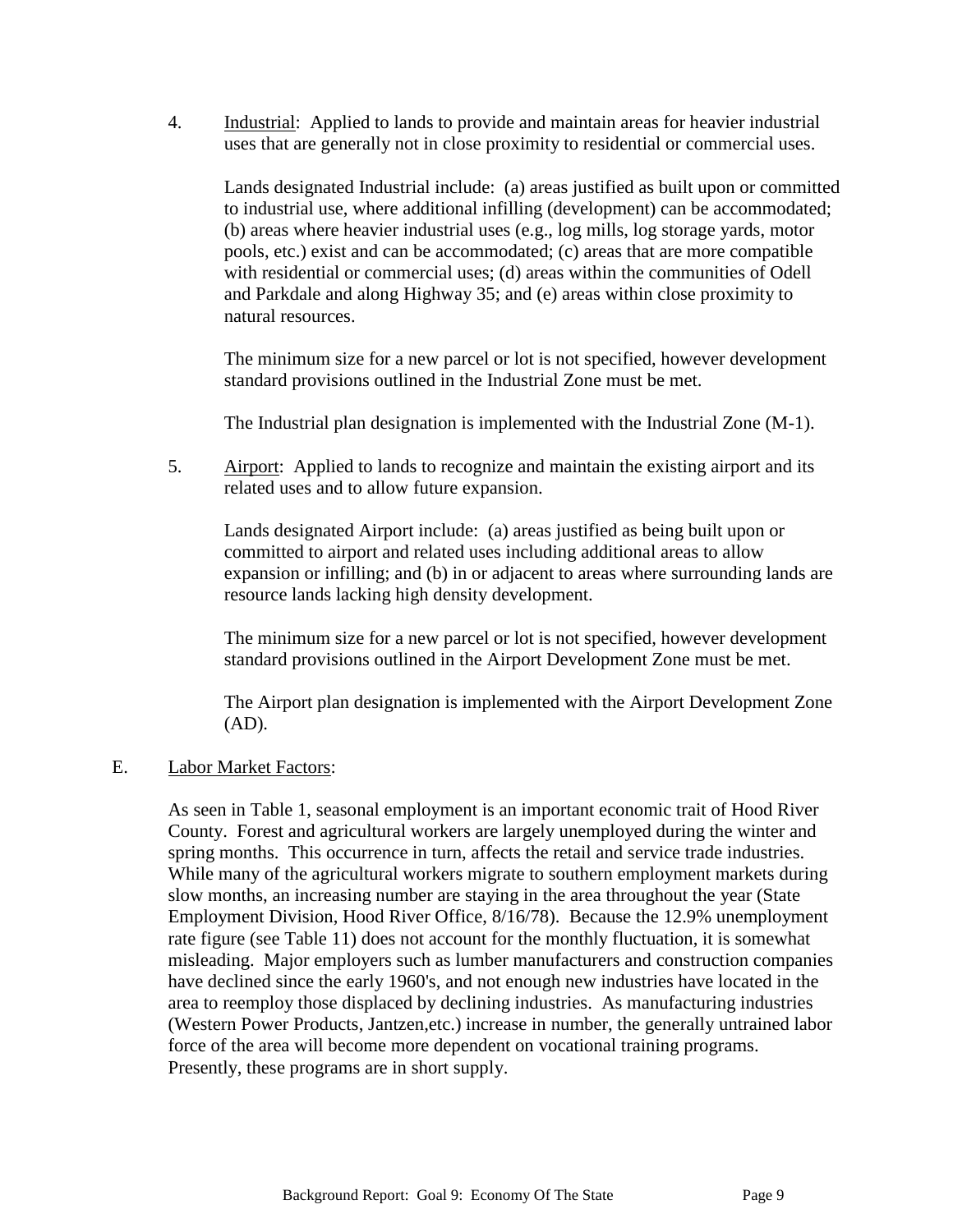#### TABLE 11

 $1075$ 

| HOOD RIVER COUNTY EMPLOYMENT TRENDS <sup>2</sup> |  |  |
|--------------------------------------------------|--|--|
|                                                  |  |  |

| Total<br>Force                                                                                  | 1976<br>Employed                                                                                | 1976<br>Unemployed                                                                    | 1976<br>Percent<br>Unemployed                                                    | 171J<br>Total<br>Labor<br>Force                                                                 | 1975<br>Percent<br>Unemployed                                                    |
|-------------------------------------------------------------------------------------------------|-------------------------------------------------------------------------------------------------|---------------------------------------------------------------------------------------|----------------------------------------------------------------------------------|-------------------------------------------------------------------------------------------------|----------------------------------------------------------------------------------|
| 6,500                                                                                           | 5,510                                                                                           | 990                                                                                   | 15.2                                                                             | 6,440                                                                                           | 13.4                                                                             |
| 6,840<br>6,890<br>6,940<br>6,770<br>6,970<br>8,400<br>6,960<br>8,720<br>9,240<br>7,550<br>7,200 | 5,500<br>5,640<br>5,850<br>5,540<br>5,820<br>7,420<br>5,920<br>8,190<br>8,710<br>7,010<br>6,600 | 1,340<br>1,250<br>1,090<br>1,130<br>1,150<br>980<br>1,040<br>530<br>530<br>540<br>600 | 19.6<br>18.1<br>15.7<br>13.9<br>16.5<br>11.7<br>14.3<br>6.1<br>5.7<br>7.1<br>8.3 | 6,770<br>7,000<br>6,720<br>6,400<br>6,630<br>7,550<br>6,440<br>7,580<br>9,110<br>7,080<br>6,820 | 18.2<br>16.4<br>16.2<br>16.4<br>17.8<br>13.5<br>15.1<br>9.6<br>5.7<br>7.8<br>8.8 |
|                                                                                                 |                                                                                                 |                                                                                       |                                                                                  |                                                                                                 |                                                                                  |
| 6,820                                                                                           | 5,840                                                                                           | 980                                                                                   | 14.4                                                                             | 6,460                                                                                           | 15.8                                                                             |
|                                                                                                 |                                                                                                 |                                                                                       |                                                                                  |                                                                                                 |                                                                                  |

# 1975-77

Source: State of Oregon, Employment Division, Research and Statistics.

By and large, there is an ample supply of labor in major need areas. Only a few shortterm shortages of farm laborers have occurred during busy harvest months. However, many types of skilled laborers must be recruited from outside the County. This at least partially accounts for the high migration rate (see Table 13). This is largely due to the lack of vocational training within commuting distance. In fact, Hood River High School provides the only substantial training programs.

Employment trends seem to be quite stable. The three largest private employers in the Central Valley (the Dee and Neal Creek Champion International Mills and the Hanel Lumber Mill) have increased their labor force since 1970. Year to year fluctuation in both forestry and agriculture is minimal. Forestry jobs will probably decrease in the future, due to increased mechanization. This situation could be offset, however, by using current under-utilized resources. Because local forest and agricultural facilities are now being utilized near-capacity, no substantial long-term increases are expected in the agricultural and wood products industries (assuming production methods do not become more labor-intensive). Therefore, diversification of the economy is probably desirable in order to provide more employment opportunities for local residents.

l

<sup>&</sup>lt;sup>2</sup> Hood River County Economic Information, Mid-Columbia Economic Development District, 1976.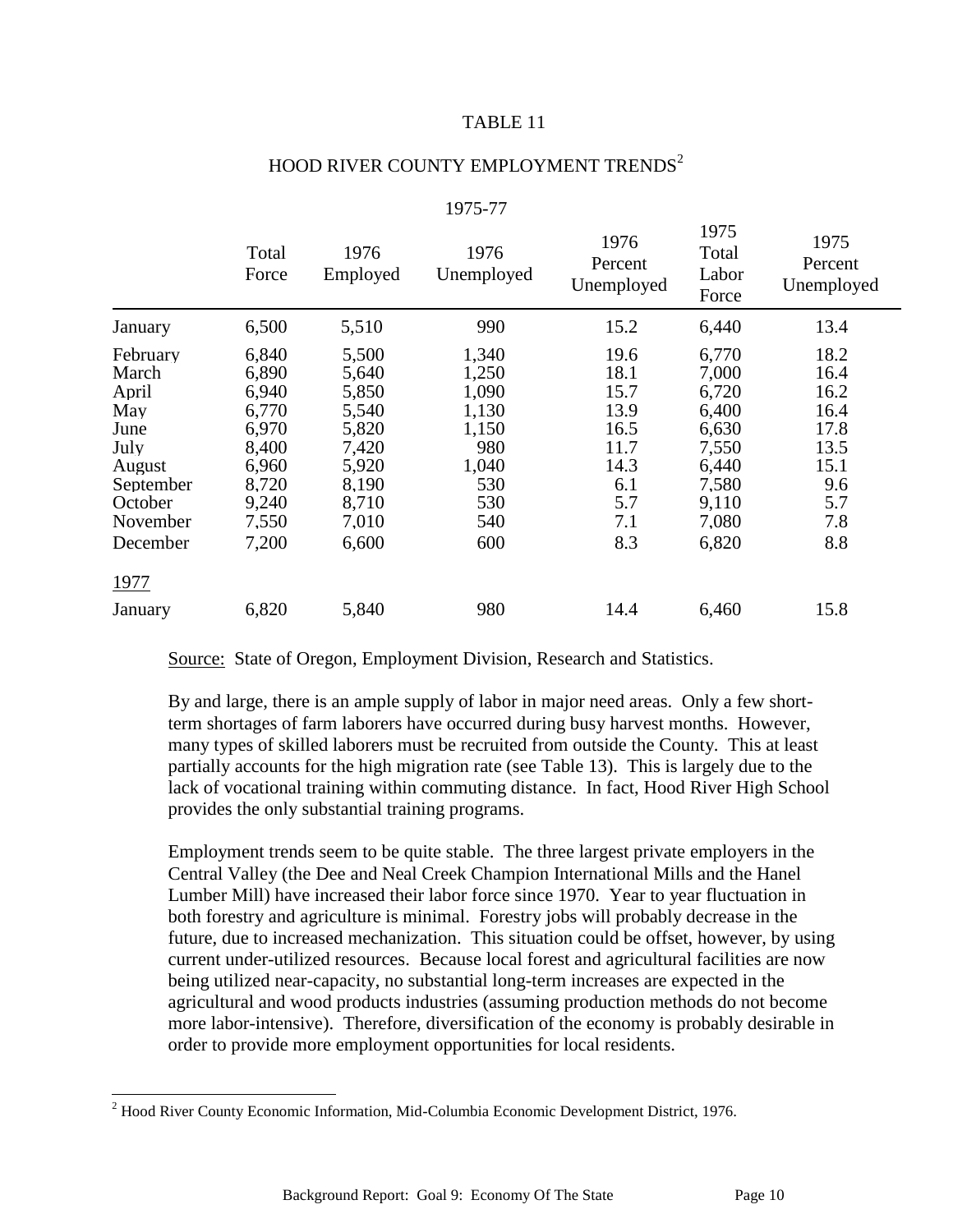#### TABLE 12 Unemployment Rates as a Percent of Labor Force 1970-75

#### Annual Average

|                   |      |      |      |      |      |       | 1970-1975  |
|-------------------|------|------|------|------|------|-------|------------|
|                   |      |      |      |      |      |       | Percentage |
|                   |      |      |      |      |      |       | Point      |
|                   | 1970 | 1971 | 1972 | 1973 | 1974 | 1975  | Change     |
| Oregon            | 7.1% | 7.6% | 6.8% | 6.2% | 7.5% | 10.6% | 3.5%       |
| <b>Hood River</b> | 9.3% | 9.8% | 9.7% | 8.2% | 9.1% | 12.9% | 3.6%       |

Source: State of Oregon, Employment Division, Research and Statistics.

# TABLE 13 Components of Change for Total Population 1970-1975

#### Change

|                   |        |        |       |                                                                    | Net     |      |               |
|-------------------|--------|--------|-------|--------------------------------------------------------------------|---------|------|---------------|
|                   | 1970   | 1975   |       |                                                                    | Natural |      | Net Migration |
| County            |        |        |       | Population Population Number Percentage Increase Number Percentage |         |      |               |
| <b>Hood River</b> | 13.187 | 14.500 | 1,300 | 10.0%                                                              | 300     | 1000 | 7.6%          |

Source: U.S. Bureau of the Census, Population Estimates, Series P-26.

The foundation of the Central Valley economy is based upon agriculture and forestry. Both are vulnerable to different market forces.

Weather, both local, and national, is the dominant force controlling markets for fruit. In the past few years, for example, California's drought and the Valley's relatively advantageous weather provided an excellent market condition for apples and pears. Also important are land prices, the cost and availability of pesticides, the cost of machinery and transportation.

Government regulations have strong influence on the market for forestry products. Some people fear, for instance, that a ban on the brush killer 2-4-5-T would create a negative production situation by the year 2025 (more trees would be cut than would be growing). Without such a ban, cuts are expected to remain stable in the foreseeable future.

When considering new forms of industry, one must take into account the Central Valley's distance from market places and materials. The manufacturing of bulky products is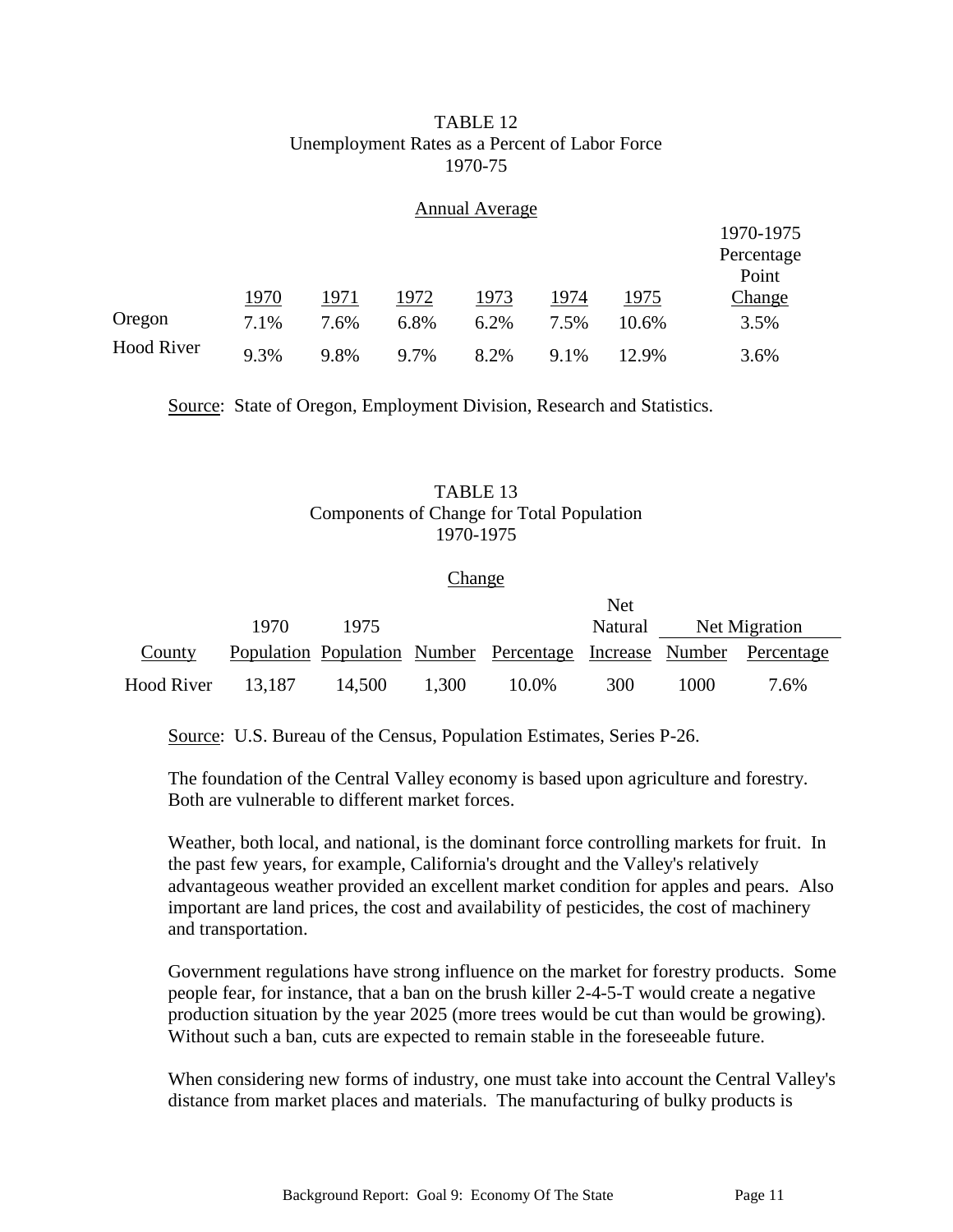generally uneconomical due to high transportation costs. Likely industries that will be attracted to the area might make use of local resources and materials (fruit, wood products, etc.). It is important to not allow agricultural land to be lost from production, when considering locating new industries in the County.

As local and global resources get more scarce and technologies change in the future, methods of production and resource use may change. For example, forest slash, now considered waste, may become a marketable energy source. Likewise, as electric power becomes more expensive, some of what is now machines' work may become peoples' work. Such future market forces are difficult to predict, but could significantly alter the economy of the Central Valley.

Though the Columbia Gorge has virtually no labor force available for new economic activities, other portions of Hood River County do. Because the Gorge is within commuting distance from the labor pool centers of the Hood River Valley and Cascade Locks, supplying potential Gorge employers with workers from other areas in the County presents no serious problems.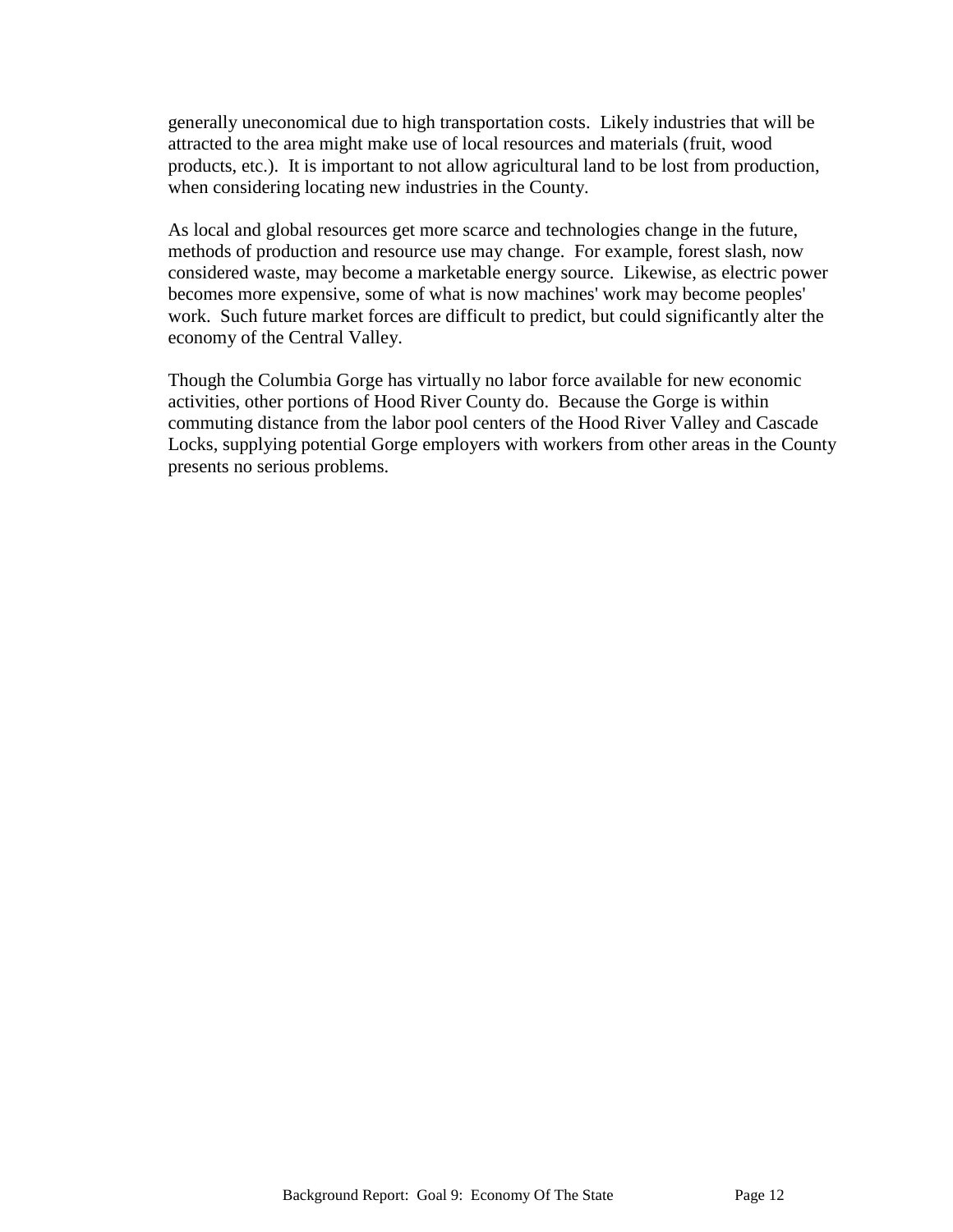# TABLE 14 Major Employers Hood River County 1976

| Firm and County                                | Number of<br><b>Employees</b> | <b>Industry</b>            |
|------------------------------------------------|-------------------------------|----------------------------|
| <b>HOOD RIVER COUNTY:</b>                      |                               |                            |
| Mt. Hood Meadows                               | 23-135                        | Service                    |
| Jantzen, Inc.                                  | 250                           | Manufacturing              |
| Luhr Jensen & Sons                             | 186                           | Manufacturing              |
| United Telephone Co.                           | 170                           | Utility                    |
| <b>Western Power Products</b>                  | 42                            | Manufacturing              |
| Pacific Power & Light                          | 41                            | Utility                    |
| Government (including public schools)          | 860                           | Government                 |
| <b>Hood River Distillers</b>                   | 18                            | Manufacturing              |
| <b>Nichols Boat Work</b>                       | 25                            | Manufacturing              |
| <b>Diamond Fruit Growers</b>                   | 250-1400                      | Food Processing            |
| Duckwall-Pooley Fruit Co.                      | $25-69$                       | Food Processing & Shipping |
| U.S. Plywood (Dee)                             | 94                            | Lumber & Wood Products     |
| Stadelman Fruit Co.                            | 15-150                        | Fruit Packing & Shipping   |
| U.S. Plywood (Neal Creek)                      | 126                           | Lumber & Wood Products     |
| Hanel Lumber, Inc.                             | 85                            | Lumber & Wood Products     |
| Hood River Electric Co-op                      | 15                            | Utility                    |
| U.S. Forest Service (included in<br>government | 150                           | Government                 |
| B & D Paving                                   | 30                            | Construction               |
| <b>Hood River Sand and Gravel</b>              | 24                            | Construction               |
| Cascade Locks Lumber Co                        | 150                           | Lumber & Wood Products     |
| Hood River Inn                                 | 112                           | Service                    |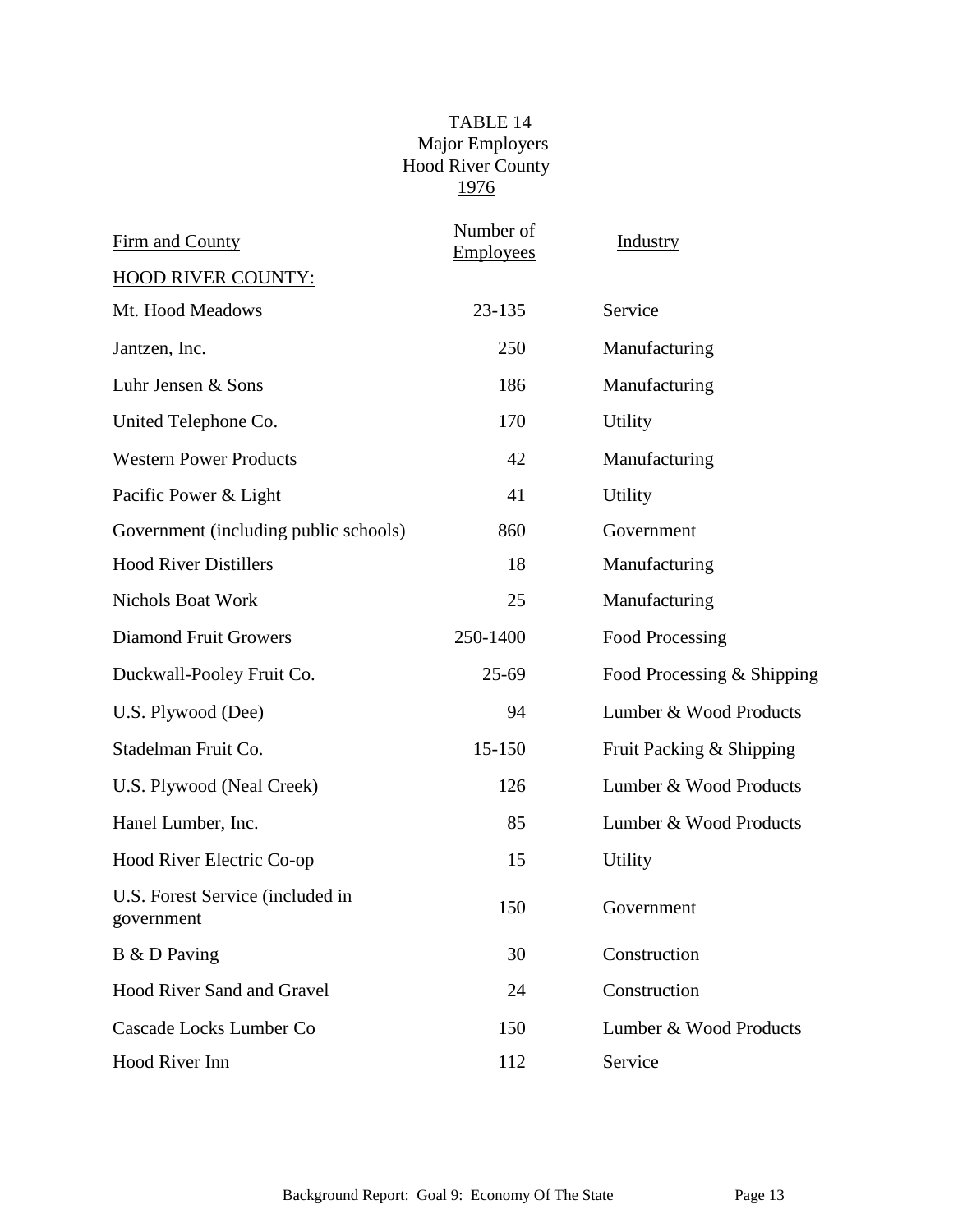### F. Current Market Forces, Transportation and Energy Availability:

The Columbia Gorge is geographically separated from the population centers which will generate any economic activity. Thus, the economy of the Gorge is heavily dependent on a transportation system which can be used by people from these centers. With the depleting supply and increasing cost of gasoline, private automobiles may not be utilized as much as in the past for luxury trips such as sightseeing excursions through the Gorge. Unless alternative transportation modes are utilized, the economic viability of the Gorge may diminish.

#### G. Underutilized Human Resources:

The labor force in Hood River County is largely dependent upon seasonal forestry and agricultural-related employment opportunities. Much of the underutilized labor force consists of persons unemployed for 7 or 8 months out of the year. As long as agriculture is the dominant industry in the County these seasonal fluctuations will continue. If agriculture is to remain the dominant industry, the big challenge would be to supplement these seasonal jobs with suitable employment in the off season.

One way of course to lessen the impact would be to diversify the economy with job opportunities which offer year around employment. It seems prudent then to encourage those industries which offer and provide year around employment opportunities to locate in Hood River. The Port of Hood River has done much to accomplish this goal and should be encouraged to seek out more industries, particularly light manufacturing types, to locate in Hood River. These industries can do the most good for Hood River if they can employ local people who have the skills to fill the job requirements. Hiring people from outside the County having these skills doesn't really meet the overall needs of the local economy. For these reasons it is important to establish a skilled labor force to fill these job requirements.

### H. Environmental Controls for Industry/Pollution Control Requirements

(See Goal 6 for further discussion relative to Air and Water):

1. Air: Under present State and Federal regulations, the County is classified as a class II or "prevention of significant deterioration area". Specific numerical "ambient increments" of net air pollution increases are permitted under each class up to a level considered to be significant for that area. Class II increments permit moderate air quality deterioration, but in no case beyond the national air quality standards. The area classification scheme is administered and enforced through a preconstruction and premodification permit program for specific types of stationary sources. No such air pollution sources can begin construction or modification unless EPA and DEQ issues approval.

At present, the air quality in the Central and Upper Valley is good according to DEQ. Major sources of air pollution are from smudging activities occurring in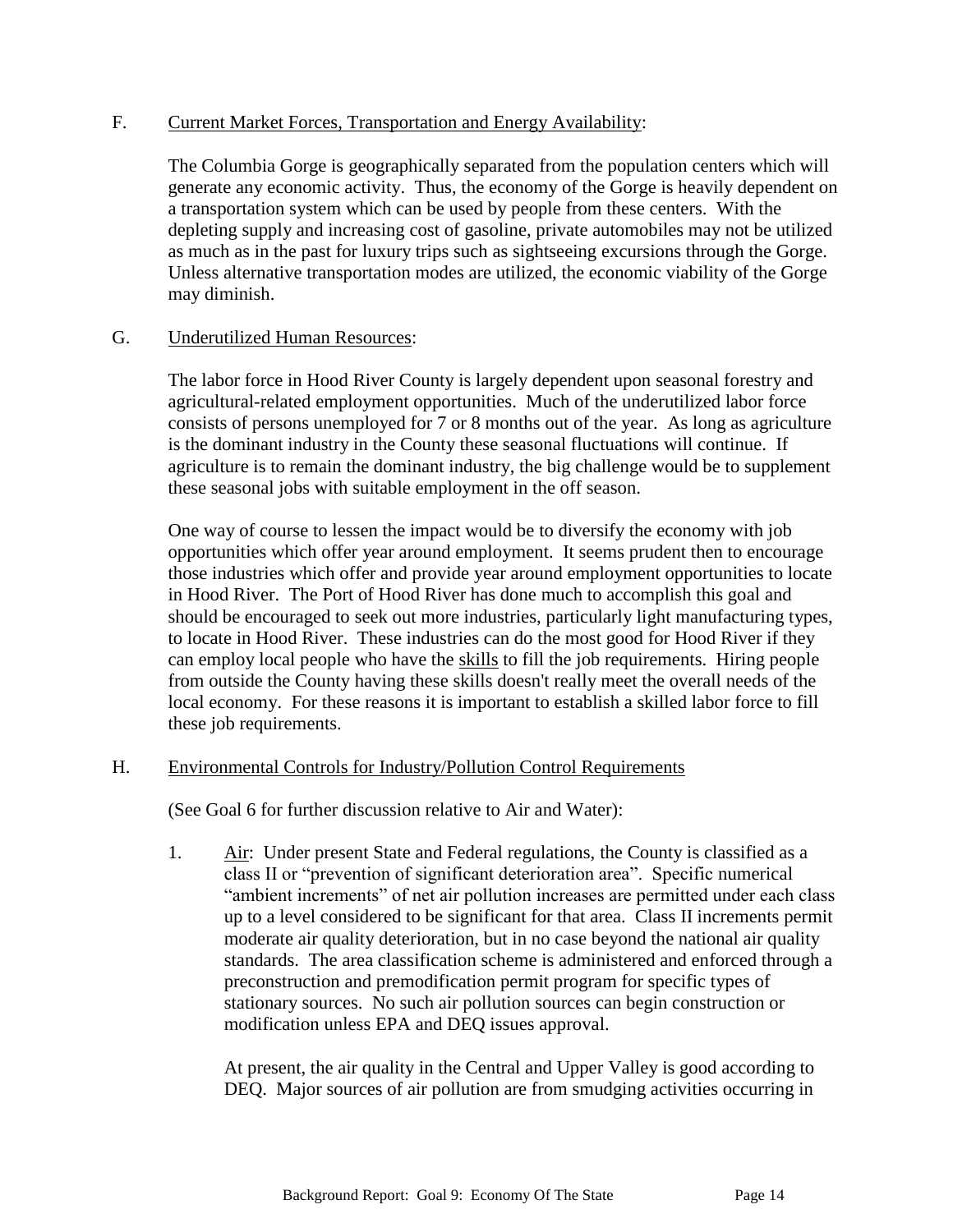the spring, and forest slash burning occurring in the fall. Air pollution sources must obtain preconstruction and premodification permits from the Federal Environmental Protection Agency (EPA) and the State Department of Environmental Quality (DEQ).

- 2. Water: Several water quality factors affect economic development:
	- a. Availability and efficiency of on-site sewage disposal systems and waste discharge capabilities.
	- b. Carrying capacity of existing water bodies.
	- c. Quality and quantity of effluents being discharged.

Industry type determines the impact upon water quality. Obviously, the water supply and discharge needs of a pulp and paper mill will contrast greatly with the needs of a small electronic component assembly plant. As water requirements increase for industry, so will the need for greater storage capacities and the need for greater treatment facilities.

The Odell treatment plant will need to be expanded if additional growth is to be accommodated in the Odell area. The Odell sewer district has an application to DEQ for expansion of the facility. Preliminary studies will probably begin in 1979 with a \$10,000 planning and engineering grant. A contract grant from DEQ for expansion could be issued as early as 1981 if bond approval is given by voters in the sewer district.

Industrial and commercial land uses all require some form of water treatment in order to minimize the deterioration of the quality of water which they use. For small-scale commercial uses, as well as some light industrial uses, a septic tank/drainfield system will suffice. The Gorge's soils are quite rocky, however, and thus cause severe limitations to septic tank use.

Any large-scale commercial facility and most industrial activities require more complex and costly water treatment systems. If the State DEQ determines that a septic tank/ drainfield will not be adequate for a proposed development, a secondary or tertiary sewer system will be required. Regulations regarding sewage systems are designed to protect public health and environmental quality by preventing degradation of water.

### I. Economic Aspects of Transportation:

Transportation networks have shaped land use patterns within the Hood River area since the arrival of the first white settlers. Initially, river transportation was the area's only major link with the outside world. The river's primary function is now the export of bulk agricultural and timber commodities.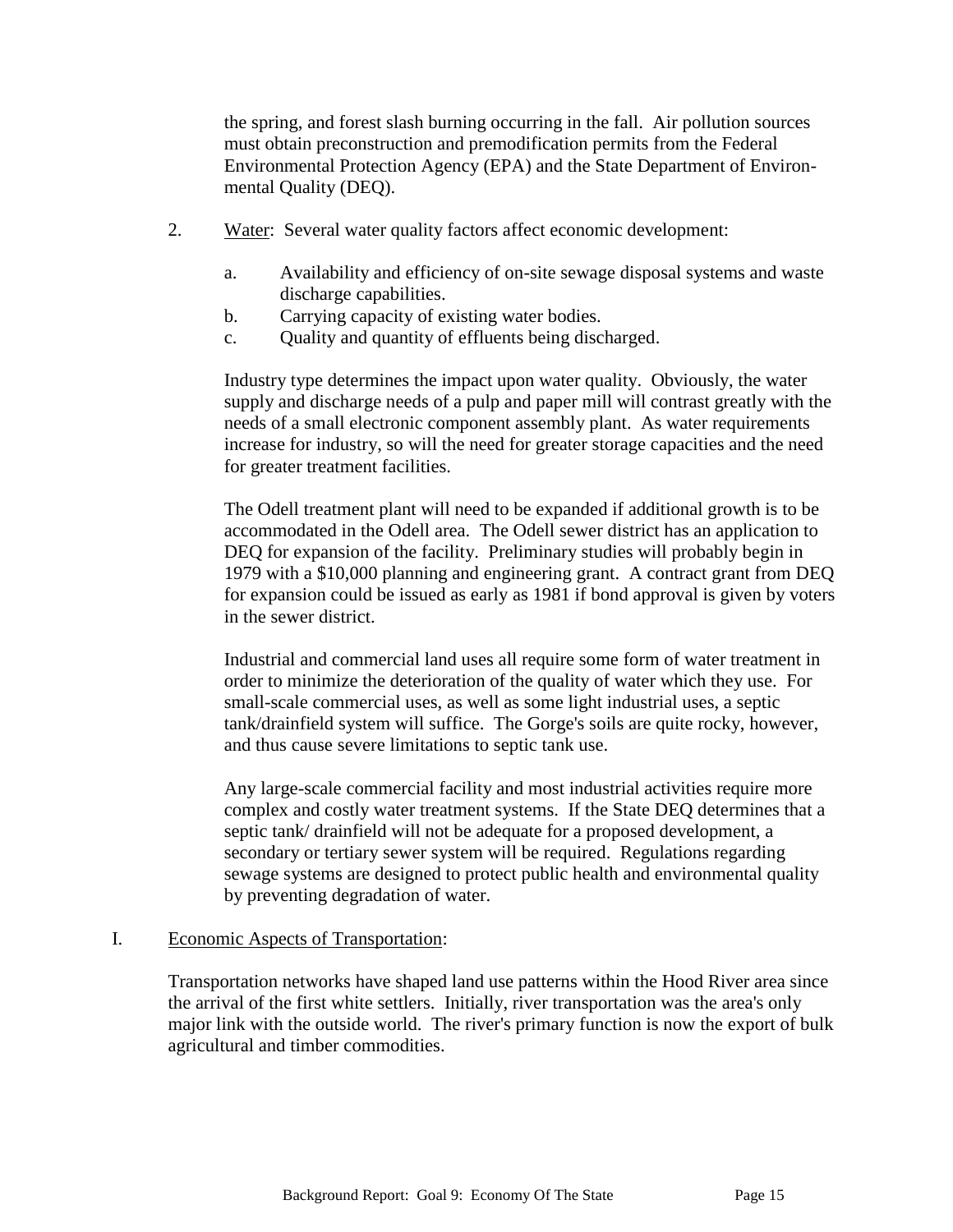As the area grew, roads were constructed parallel to the river on both shores. These roads have been under continuous stages of development up to the present. Interstate 84 on the Oregon side of the Columbia River is the primary route connecting the east with the Pacific Ports.

Cities have formed where north-south transportation systems meet the river and their spheres of influence are based on the extent the highway network reaches into the hinterland. The major influence areas of the City of Hood River are the Hood River Valley and because of Highway 141, the White Salmon Valley. The community influence areas of Hood River Valley and White Salmon Valley are joined at the Hood River Port District Bridge. The following Hood River-White Salmon toll volumes indicate the amount of traffic that flows across this part of the north-south corridor:

## TABLE 15 HOOD RIVER PORT DISTRICT BRIDGE TOLL VOLUMES<sup>3</sup> 1965-75

| Year | Cars    | Trucks | Other | Total   |
|------|---------|--------|-------|---------|
| 1965 | 427,773 | 28,065 | 5,456 | 461,294 |
| 1966 | 462,235 | 28,164 | 6,188 | 496,586 |
| 1967 | 507,648 | 29,725 | 6,742 | 544,115 |
| 1968 | 545,107 | 32,618 | 6,320 | 584,045 |
| 1969 | 558,744 | 39,682 | 6,979 | 605,405 |
| 1970 | 608,414 | 40,217 | 8,189 | 656,820 |
| 1971 | 714,670 | 49,149 | 8,744 | 772,563 |
| 1972 | 797,416 | 53,397 | 4,402 | 855,215 |
| 1973 | 833,448 | 62,097 | 3,653 | 899,198 |
| 1974 | 857,087 | 57,185 | 4,215 | 913,487 |
| 1975 | 813,818 | 39,682 | 3,936 | 852,436 |

Because of the available transportation system to the Portland-Vancouver area, the Hood River-White Salmon communities fall under the sphere of influence of that metropolitan area.

If high speed transportation systems develop over the next two decades, the urban influence of the Portland-Vancouver metropolitan area will be increasingly felt within the two communities. The resulting condition could be that the western part of the Mid-Columbia area could become a suburb of Portland.

J. Resources and Facilities:

For detailed information pertaining to inventories of Commercial and Industrial lands in Hood River County, see Section B above (Inventory, Commercial/Industrial Lands). This information is more specific than the following general information.

l

<sup>&</sup>lt;sup>3</sup> Hood River Port District, 1976.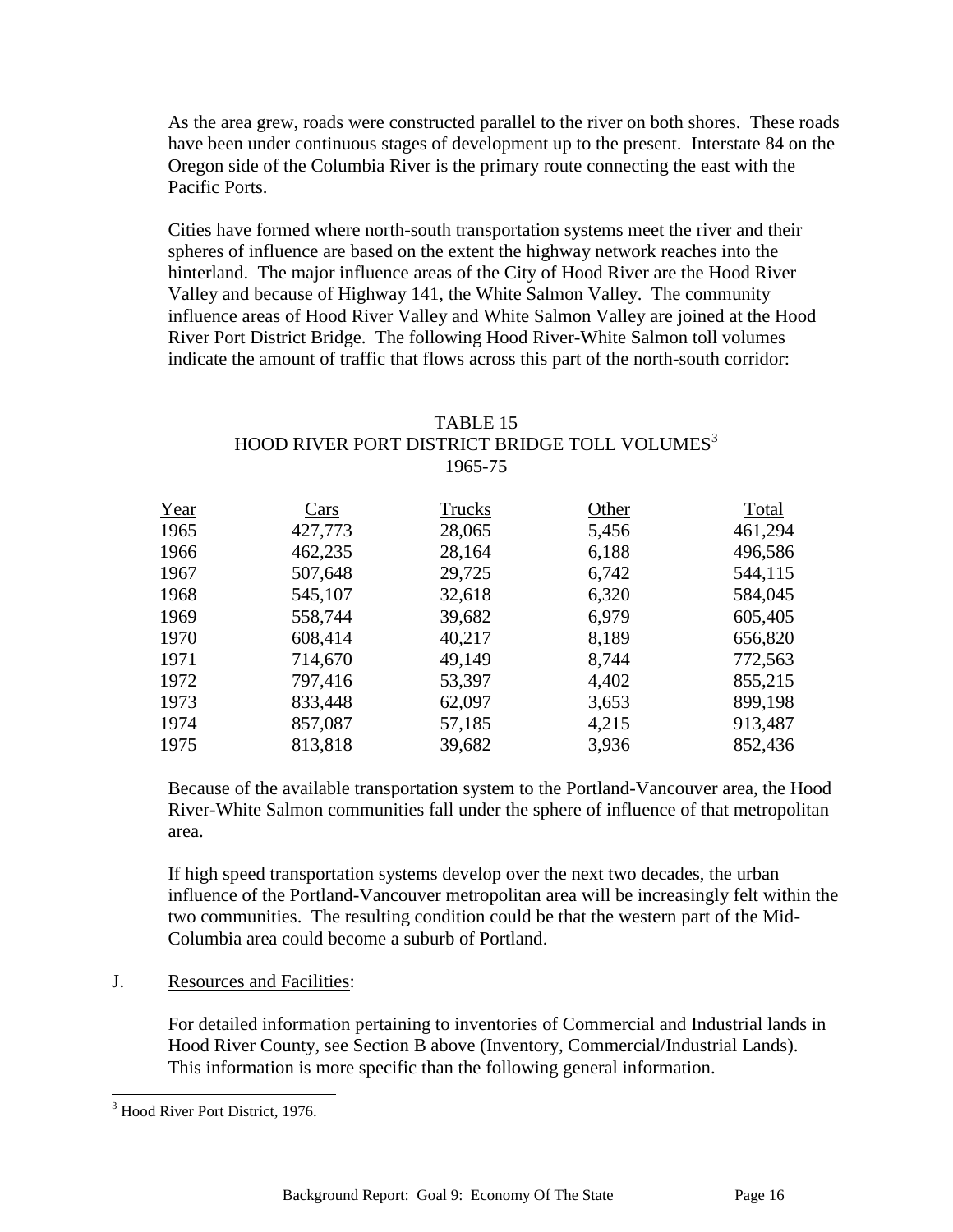1. Agriculture: Agriculture is the major economic base for the Central Valley area. Hood River fruits are known throughout the world for their excellent quality. The major fruits grown are pears, cherries and apples. The major cost of production is labor, which accounts for approximately 35% of the total costs.

Because the fruit markets are both national and international, total United States production and prices will affect the area's prices and incomes.

Because fresh fruits cannot be stored for long periods, all of one year's production must be either processed or sold immediately on the fresh market. Therefore, when productions are high and not all fruit fit for fresh markets can be sold on the fresh market, then fruit is sold to processors. Processed fruits can be stocked and held until more favorable marketing conditions occur in low-production and relatively high selling-price years.

Markets for fruit are world-wide. Around one-third of the area's fruit is exported to foreign markets. Most of the remaining fresh fruit is sold on the eastern United States market.

- 2. Forest Products: There is a small amount of commercial timber land in the City/Westside area and as a result, timber production is minimal. However, the timber that is harvested in the area goes to lumber mills in other parts of the County and the Mid-Columbia region.
- 3. Tourism and Recreation: Oregon is currently experiencing a growth of tourism. In fact, the tourist "industry" is now rated as the State's third largest employer (behind forestry and agriculture).

The Central Valley area is, in many ways, ideal for tourism. Located within an easy one and one-half hour drive from Portland, the area offers scenic views of Mt. Hood and Mt. Adams, picturesque orchards and forests and easy access to camping, hunting, fishing, water sports and skiing. Highway 35 carries many sightseers through the area on the Mt. Hood Loop.

Currently, the Central Valley provides a few activities which take advantage of the tourist potential. A number of fruit stands sell fresh local fruit along Highway 35. Gas stations and grocery stores supplement their local revenue with tourist trade. The new Mt. Hood Winery's tasting room attracts many vacationers.

In an effort to diversify the Central Valley economy, residents may choose to expand their tourist facilities. Below are two alternatives. They by no means cover all the possibilities.

Future tourist expansion could focus on making use of what is already in the Valley, thus minimizing its impact. Such development would be relatively decentralized and small. Few people would be employed. This approach has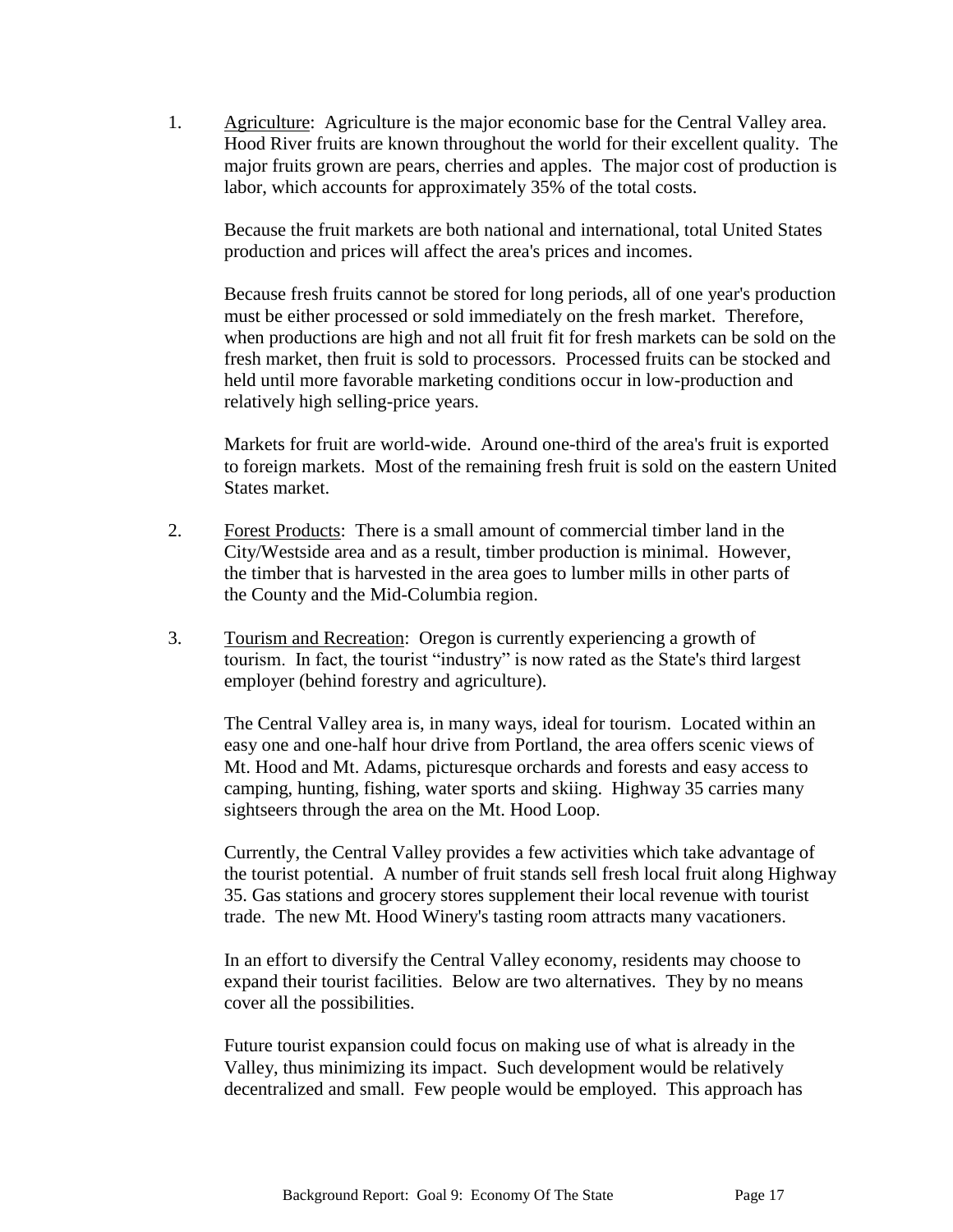been the thrust of past development. An example is the Mt. Hood Country Store, an aging grocery store which was renovated in the old west motif, which attracts passersby. Fruit stands and the Mt. Hood Winery also make use of the existing agricultural character of the Valley without significantly altering it. Some U-Pick orchards and juice stands are examples of the types of new facilities that could be added.

Alternately, the Central Valley could expand tourist land uses to a much greater extent. Larger scale recreational subdivisions, dude ranches, restaurants, craft shop centers, and/or a tourist passenger train along the Mt. Hood Railroad (discussed in Tourist Development Potential in the Mid-Columbia River Gorge, Archisystems, 1977) are among the possibilities. A larger number of people would be employed in this alternative. Impact on the area would be extensive, although LCDC Goals prevent such development from hindering agricultural and forestry production. The on-going controversy over the Mt. Hood Meadows development indicates that there is strong opposition to this type of facility.

Tourism, as a means of diversifying a local economy, has both positive and negative aspects. On the positive side, tourism is generally regarded as a "clean industry". It often provides construction opportunities for the building trades and offers later permanent employment opportunities for people. Tourism does have negative aspects. It is a highly elastic industry which tends to expand greatly when the economy is growing but contracts just as rapidly when the economy is doing poorly.

Often tourism is seasonal and does not provide year around employment. Adding more seasonal type industry to an already seasonal based economy has inherent limitations which will not significantly diversify an economy. Tourism does provide low paying employment opportunities for largely unskilled labor and undoubtedly keeps people off the unemployment rolls.

At the present time, the Columbia Gorge offers many passive recreational opportunities such as sightseeing, hiking, boating.

Recreational development is currently limited to picnic areas, small campgrounds, trails, trail head parking lots, and boat ramps. All are publicly owned. There are no hotels, large campgrounds, marinas, developed roadside attractions, or recreational housing subdivisions.

An estimated eight million people visit the Columbia Gorge each year (State Highway Division Traffic Count Data Sheet). Although many pass through only to utilize the transportation facilities, others visit merely to enjoy the scenic open space.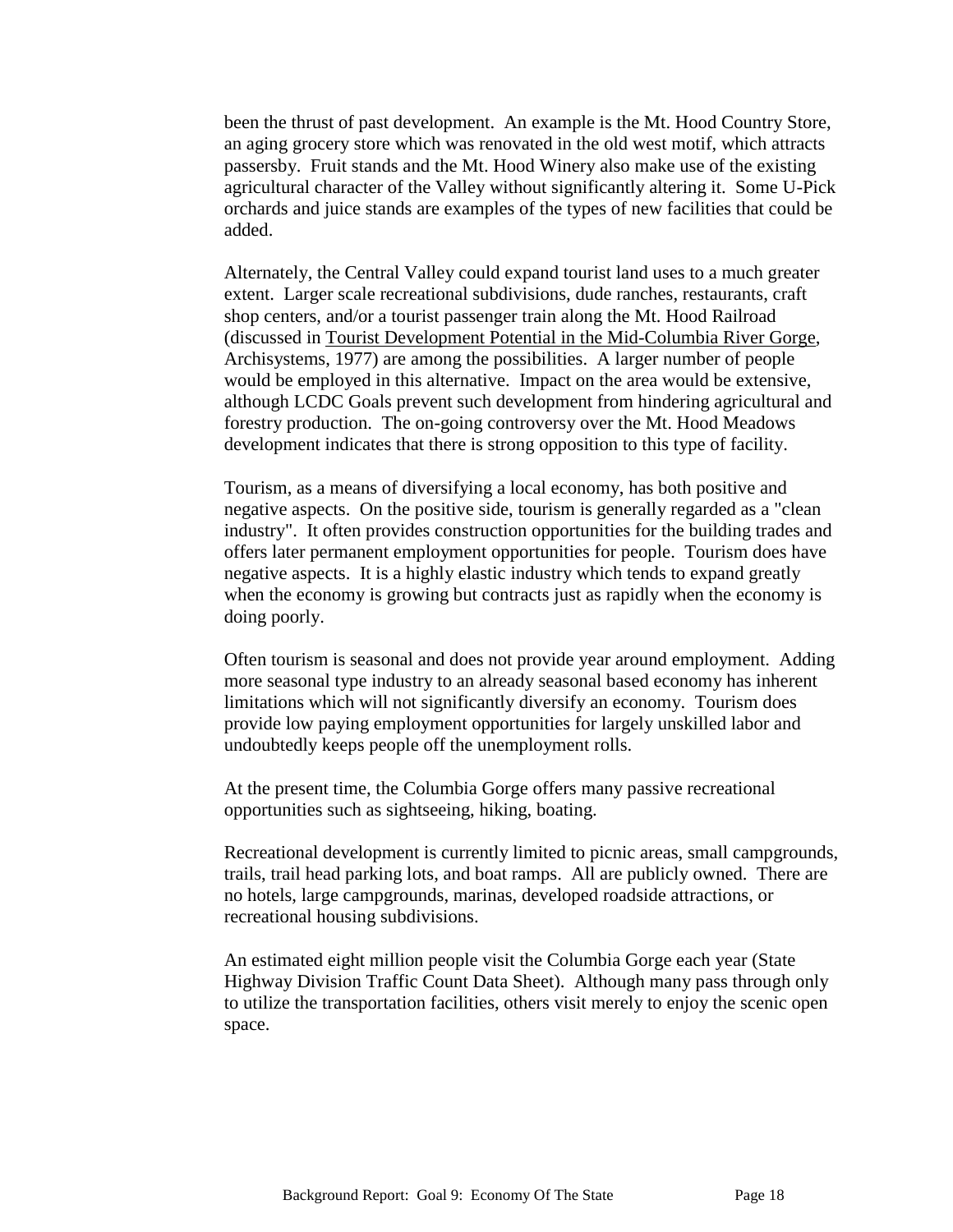Though no commercial institutions survive from the tourist trade; many motels, restaurants, and other establishments adjacent to the Columbia Gorge area depend on the Gorge traffic for their livelihood.

The United States Forest Service has a land-use plan for the Gorge that includes two designations: A Wilderness Study area in the higher elevation portion of the Gorge, and a Special Interest Zone-Scenic designation in the lower elevations. In the Wilderness Study designation, no timber cutting is permitted. In the Special Interest Zone-Scenic designation, timber cutting is limited to developing new viewpoints, developing campgrounds and helispots, and in some cases timber salvage after forest fires or insect damage. The primary objective of these designations is scenic protection for recreation and tourism (United States Department of Agriculture, Eagle Creek Planning Unit Final Environmental Statement, 1975). (See further discussion under Goal 8 - Recreational Needs which includes a Table showing recreation sites in the Gorge.)

Tourism in the Hood River area is becoming more popular. The increasing demand for services will stimulate the local economy during peak tourist seasons. The potential for additional recreation and tourist facilities is good. Future developments will take advantage of the area's proximity to urban centers and the tourists they generate.

4. Solid Waste: A County transfer site has been provided on Guignard Road in the City/Westside area. It is privately operated and provides service to the entire County. Hood River Garbage Service provides solid waste disposal service to the Columbia Gorge from Hood River to an including Viento and Starvation Creek Parks and Wyeth.<sup>4</sup> Garbage is collected once a week and taken to the transfer site on Guignard Road, then to the Northern Wasco County Sanitary Landfill located just south of The Dalles. Hood River County entered into an agreement with the owner of the landfill in 1981 to allow Hood River to dispose of its solid waste for 10 years with the option of extending it to 20 years. This was the method of solid waste disposal recommended in the "Evaluation of Solid Waste Disposal Alternatives for Hood River County, Oregon - Draft Final Report".<sup>5</sup> The landfill in Wasco County had a planned life expectancy of 15 years in  $1973$ .<sup>6</sup> Talking with Art Braun, the operator of the service, shows that taking into account the additional 17 acres that have been recently purchased for use as landfill, the current planned life span is between 20-30 years.<sup>7</sup> Because the development is limited in the Gorge, and much of the land is in federal ownership, the solid waste disposal needs in this area will increase very little in the next 20 years. As the areas in Cascade Locks Urban Growth Boundary are annexed to the City, solid

 $\overline{a}$ 

<sup>4</sup> Hood River Garbage Service, conversation, 12/6/82.

<sup>5</sup> Systems Technology Corporation, (August 1, 1979) page 3.

<sup>&</sup>lt;sup>6</sup> Mid-Columbia Economic Development District, "Mid-Columbia Solid Waste Plan: Generation, Disposal and management for Wasco, Hood River and Sherman Counties", (November, 1975) page 38.

 $<sup>7</sup>$  The Dalles Disposal, conversation 12/16/82.</sup>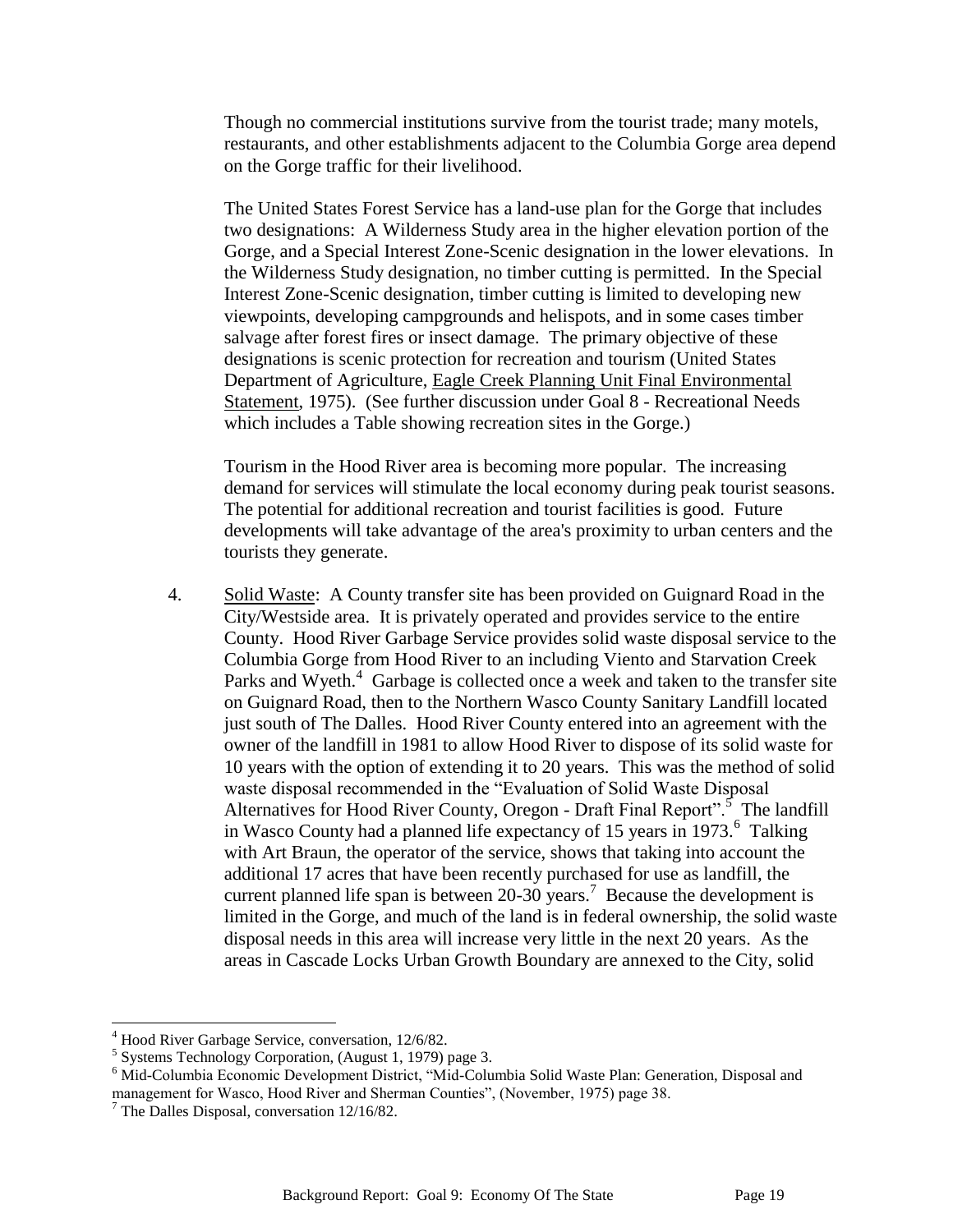waste collection and disposal will be transferred from Hood River Garbage Service to the Portland based service the City now contracts with.<sup>8</sup>

5. Availability of Land Renewable and Non-Renewable Resources and Materials and Energy: There are about 1,100 acres of private land in the Columbia Gorge. Approximately 350 acres of this land is owned by a timber company, the railroad company and utilities and should thus be considered unavailable for development.

Road access and slope are the chief limiting factors for most of the remaining 950 acres. Only 101 acres of private land are both visible from the freeway and within one-quarter mile from a freeway interchange, and thus potentially viable for commercial development. All of this land is in the Wyeth area. Land with services for industrial development (i.e., sanitary sewer systems, industrial collector roads, etc.) is non-existent.

The Columbia Gorge area has an abundant supply of domestic water from underground wells and springs. Though wood products and some rock (chiefly basalt) are present, their use has been low due to aesthetic and environmental considerations. Because rail and roadway transportation is good, other resources may be imported without serious obstacles.

The Central Valley is fortunate to have an abundance of selected resources. Water, both for drinking and irrigation, is plentiful. The local area also provides wood, some mineral (chiefly basalt) and aggregate supplies and excellent soil. Because of rail and roadway transportation, other resources may be imported without serious obstacles. For a more thorough account of local resources, please consult the following sections. Water Areas and Watersheds, Mineral and Aggregate Resources, and Air, Water and Land Resources Quality located in Background Reports on Goals 5 and 6.

The existing economic activities within the Central Valley do not require excessive amounts of energy. Energy supplies are ample to allow for the short-term maintenance and expansion of industry, forestry and agriculture (Pacific Power and Light, 8/18/78). However, due to the global energy problem, conservation measures should be taken now in order to avoid unnecessary hardships in the future.

Good rail and highway access allow easy receipt of both indigenous and imported materials. Although the cost of materials is subject to high inflation, no crucial materials have become so unaffordable that economic activities have been forced to fold. For a more complete view of the energy picture, see the Energy Sources section of this report.

6. Geographic Location of Manufacturing: The City/Westside area has advantageous industrial locational factors such as: good transportation access, a

l

<sup>&</sup>lt;sup>8</sup> City of Cascade Locks, conversation 12/16/82.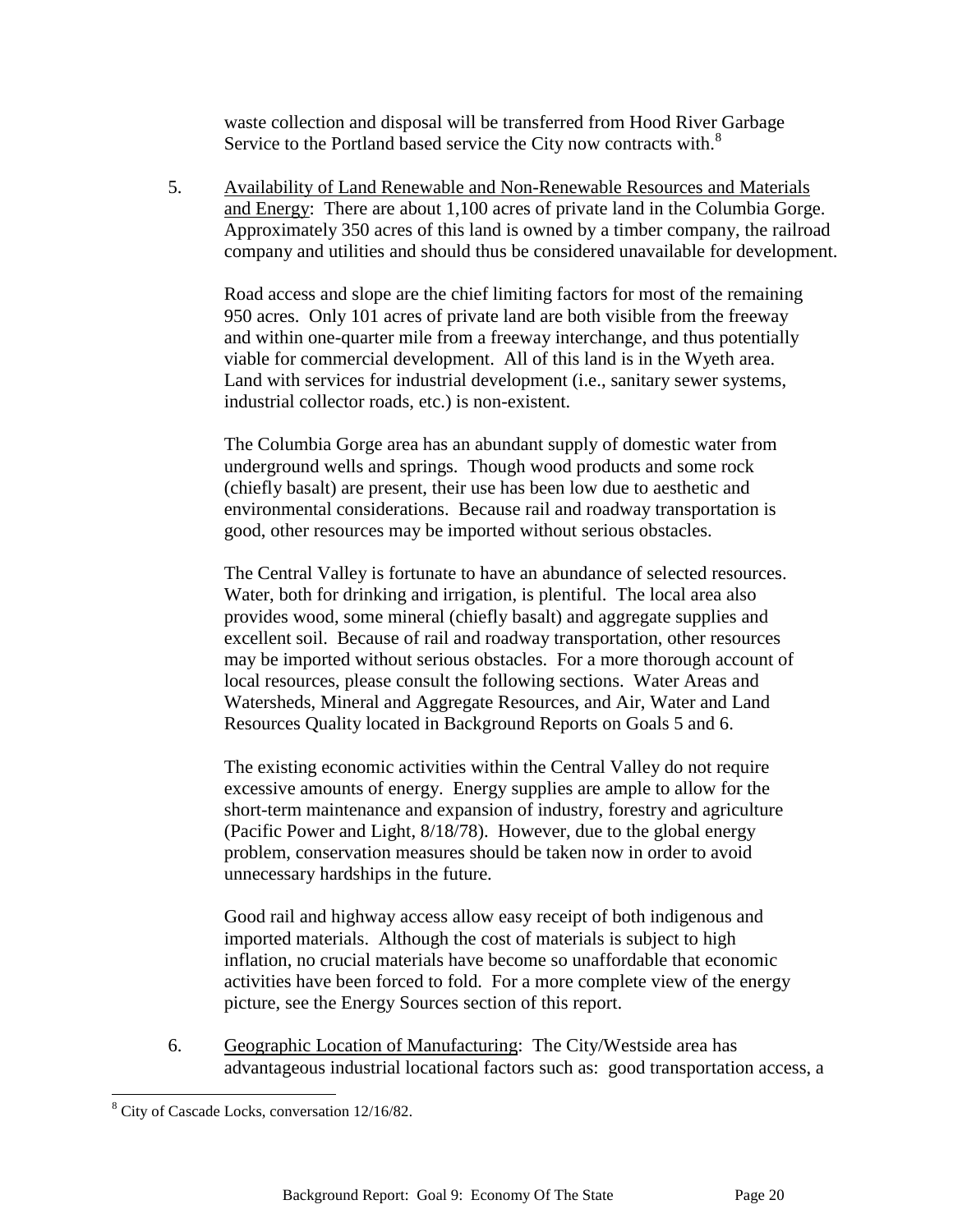large unskilled labor force (training programs are available), proximity and accessibility to major northwest and foreign markets, and a favorable property tax rate.

7. Industrial Site Evaluation (Central Valley): For additional detailed industrial site information regarding sites throughout Hood River County, see Section B above, Inventory, Commercial/Industrial Lands, TABLES 1 through 10 attached to this entire report and the County Exception Document.

The following general information analyzes some sites within the Central Valley area.

- a. Odell: The present industrial site at Odell currently gives support to the agriculture and logging economy in the Central and Upper Valley area. The site presently has a lumber mill operation, fruit processing and cold storage facilities. Room for physical expansion is considerable. The site has rail and highway access as well as secondary sewage treatment facilities. The Odell treatment plant is near capacity, however, and will have to be enlarged if additional residential, commercial and industrial growth is to be accommodated in this area. Another limitation of the Odell site is that it is located on Wy'East soil which is a somewhat poorly drained silt loam soil having a high water table from December to April. It is probable the present industrial activities on the site will be expanding as the general outlook for fruit production will most likely be expanding as more intensive orchard plantings begin to bear fruit. The County Exception Document discusses the Odell area under Map #22. The Exception justified Industrial and Commercial zoning within areas of Odell.
- b. Dee: A hardboard plant presently occupies much of the Dee industrial site. This site has access to rail transportation. Roads to the area are poor, however. Water from the East Fork of the Hood River might be available if minimum river flows are maintained. Sewage and effluent treatment would have to be taken care of by the user. The site has considerable room for expansion for both the existing operations and possibly for some new ones. The site, however, is not readily accessible to nearby residential areas. Additional facilities might also add to the water and air quality problems currently being experienced at the site. The County Exception Document discusses the Dee Hardboard Plant under Map #36. The Exception justifies industrial development at this location and allows for expansion.
- c. Hanel: The Hanel site is occupied by a lumber mill and is conveniently located close to timber sources. This industrial site basically serves the existing mill operations. On-site effluent treatment is required. Soils are good in terms of drainage and bearing capacity. Additional expansion of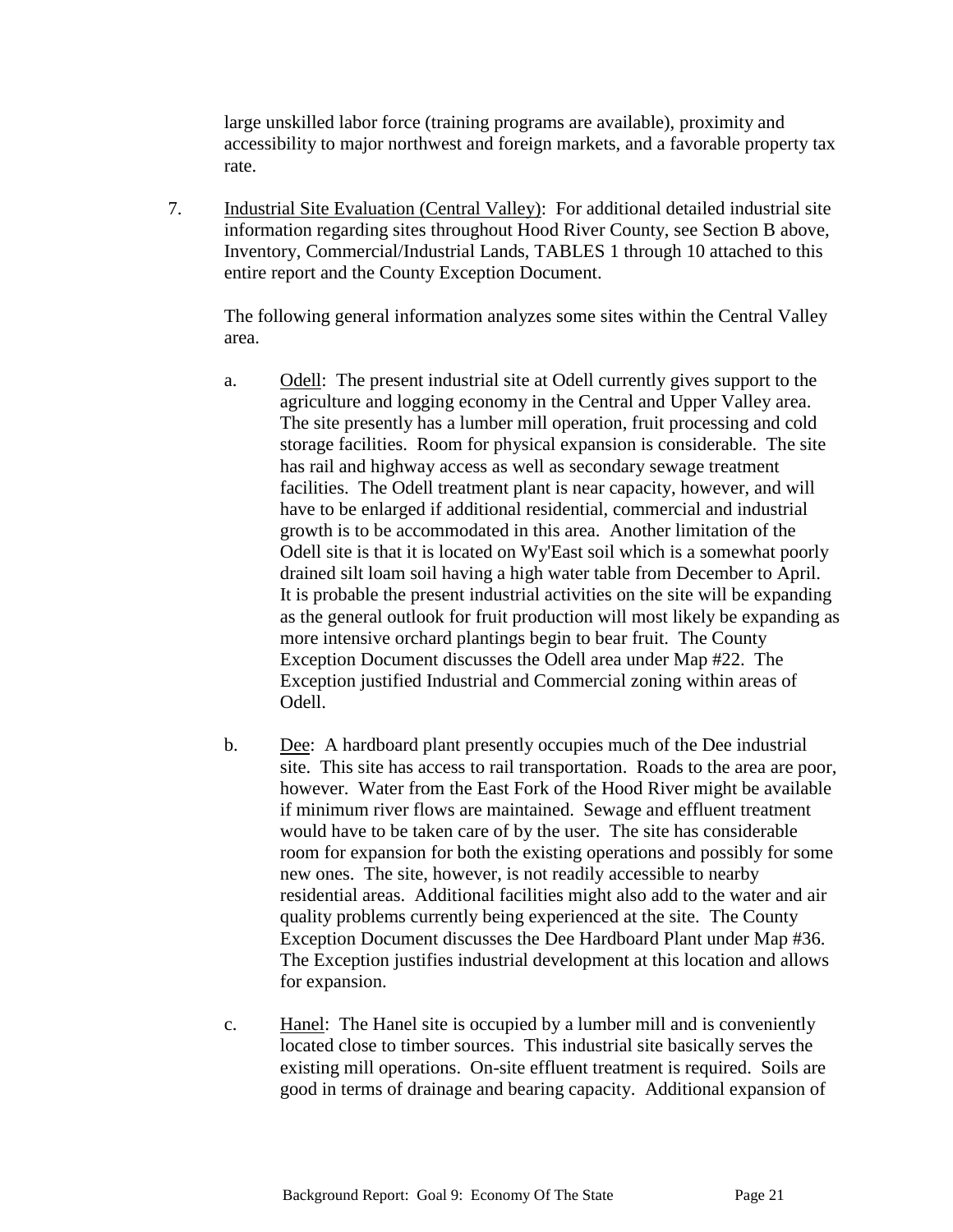the plant is not indicated at this time. Transportation to the site is poor restricted to highway access only. The County Exception Document discusses the Hanel Mill Industrial Area under Map #37. The Exception justifies the area as being committed to industrial use and the area is zoned M-1, Industrial.

d. Van Horn: The industrial site at Pine Grove and Van Horn has fruit packaging and storage facilities presently. The site has excellent access to rail and highway transportation. Soil type is Oak Grove loam which has excellent bearing and drainage capacity. On-site sewage disposal would be required as sewage treatment plants are not available at this time. Room for expansion is excellent, physically, however adjacent orchards would have to be removed from production if expansion took place. It seems likely that future industrial activity in this area should be directly related to agriculture.

### 8. Industrial/Commercial Activities (Columbia Gorge and Central Valley Areas):

- a. There are presently no industrial activities in the Columbia Gorge area. A recent Mid-Columbia Economic Development District inventory of existing and potential industrial sites in the region identified no desirable industrial sites within the Columbia Gorge. There are presently no public facilities to serve industrial activities.
- b. Though there are presently no commercial activities in the area, Wyeth was once the home of a small commercial center. There are currently no public facilities to serve commercial uses.

Because of slope, soils, ownership patterns, and transportation, it appears that the parcels directly south of the freeway interchange at Wyeth are the only sites which could become viable commercial sites. This land is highly visible from the highway and river corridors. Development, especially that which detracts from the visual qualities of the area may be viewed as being undesirable. Those involved in the planning process should pay close attention to this land.

c. Because of the Central Valley area's proximity to the regional commercial center of Hood River, the area has few commercial activities. Those that are located in the Central Valley tend to be retail grocery, auto, service stations, stores (about 2/3 of total) and various convenience service outlets (about 1/3 of total).

There are good railroad and highway transportation facilities adjacent or in close proximity to most of the commercial and industrial economic activity in the Central Valley area. With the planned improvement of State Highway 35, industrial and commercial expansion that may be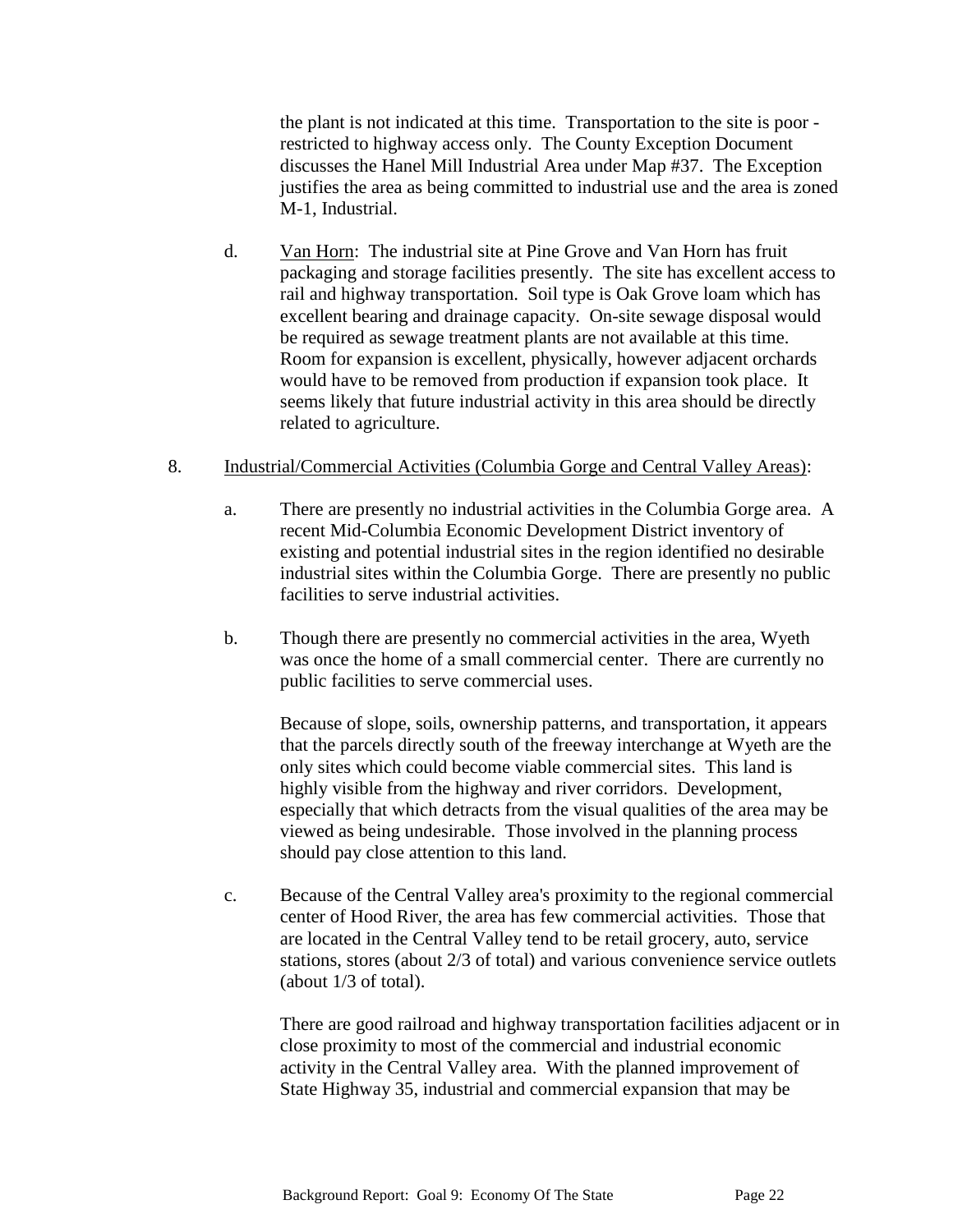desired in the Upper Valley could be facilitated. The Odell, Van Horn and Dee industrial sites are served with natural gas. Odell has sewage treatment facilities.

- 9. City of Hood River/Westside Area: For details regarding commercial and industrial lands within the City, contact the City Planning Department. Also see TABLES 1 through 10 which identify commercial and industrial lands within the UGB. The following are general comments relative to commercial and industrial land within the City and City/Westside area.
	- a. The City of Hood River presently uses 120 acres of land within the City Limits for commercial activities. There are 151 acres of land within the City zoned for commercial use. There are 102.5 acres used for commercial activities within the Hood River/Westside area and 200 total acres of land zoned for commercial land use, although some of it might not be suitable for commercial use.

A detailed inventory of commercial and industrial land is presented in Section B above. Also see TABLES 1 through 10.

b. The City of Hood River presently has 146 acres of land zoned for industrial use. This does not include submerged lands. This amounts to less than 1% of the City/Westside area. There are 186 acres of land zoned Industrial by the County in the unincorporated Westside area, or 1% of the area. There are 332 acres of land zoned for industrial use within the total area or 1.79%. The City of Hood River presently uses 110 acres of land or .60% of the Westside area for industrial purposes. There are 50 acres (.27%) within the unincorporated portion of the area used for industrial purposes. This includes quarry operations that have lands zoned Industrial. There are approximately 160 acres or .86% of the entire 18,500 acre Westside area used for industrial purposes.

### K. Public Attitude:

In a mailed questionnaire sent to all households in the Central Valley in June, 1978, the County Planning Department asked residents, "What kinds of employment and manufacturing activities should be encouraged for Hood River County?" Nearly 10% of the residents responded. The results are as follows.

### TABLE 16 PUBLIC ATTITUDES

| (a) | agricultural               | 81% |
|-----|----------------------------|-----|
| (b) | forestry and wood products | 77% |
| (c) | light manufacturing        | 71% |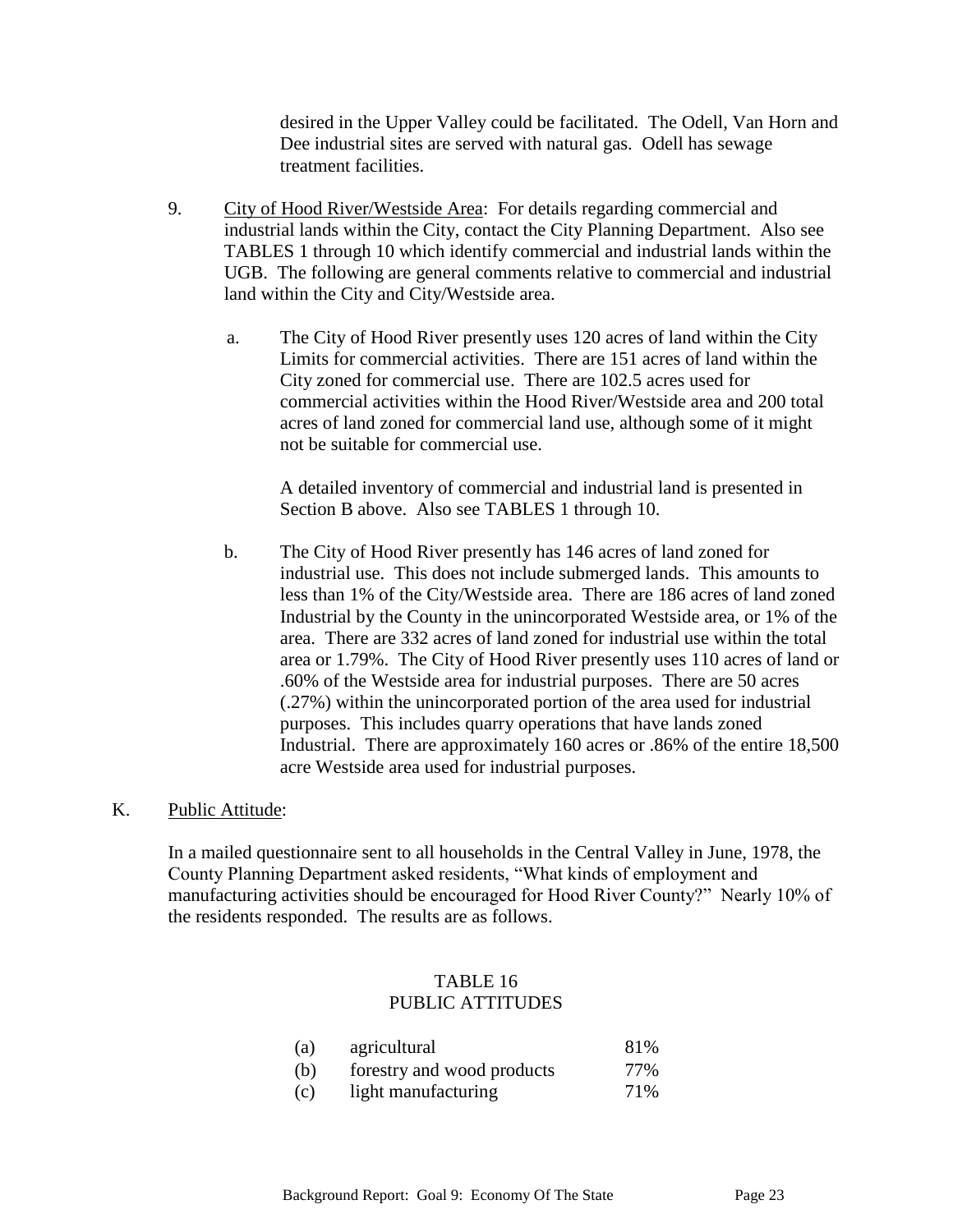| (d) | heavy manufacturing | 8%   |
|-----|---------------------|------|
| (e) | service industries  | 31%  |
| (f) | tourism             | 39%  |
| (g) | none                | .5 % |

In summary, it appears that the vast majority of residents who responded to the questionnaire favor expansion of agriculture, forestry and light industry. An increase of service industries and the introduction of heavy manufacturing is generally seen as undesirable. Encouragement of additional tourist facilities is supported by more than 1/3 of those surveyed, but is strongly opposed by an unknown number of individuals.

### L. Needs:

The following is a general discussion regarding future needs. It is not exclusive. Specific needs to the year 2000 are noted in TABLES 9 and 10. For additional information also see the County Exception Document and the Comprehensive Plan and Zoning.

1. The industrial acreage which will be needed by 2000 is a function of population, family size, employment trends, expansion capacity of current industries, the nature of new industries, and the advance of technology and automation.

In 1960, there was one person employed for every 2.71 people residing in the County, but by 1973, one employed person was required to support only 2.32 residents. Smaller families, scarcity of goods, and the rising cost of living will result in more per capita persons working to support the population at their expected standard of living.

Between 1960 and 1973, one basic manufacturing or agricultural job supported between 1.27 and 1.79 jobs in the non-manufacturing services, self-employed, unpaid family members, or domestic categories. As an area develops, the nonmanufacturing and services occupations tend to increase faster than manufacturing jobs. This is because an increase in the number of manufacturing positions causes a demand for increased services and service-related employment. However, the newly employed service worker demands additional services and so the non-manufacturing employment builds upon the original manufacturing job and upon itself. An example is the introduction of the Jantzen plant in 1973, which was followed by record retail sales and rapid retail expansion which showed in the growth and modernization of the downtown business district. A look at several developing counties in Western Oregon confirms this trend (see Table 17).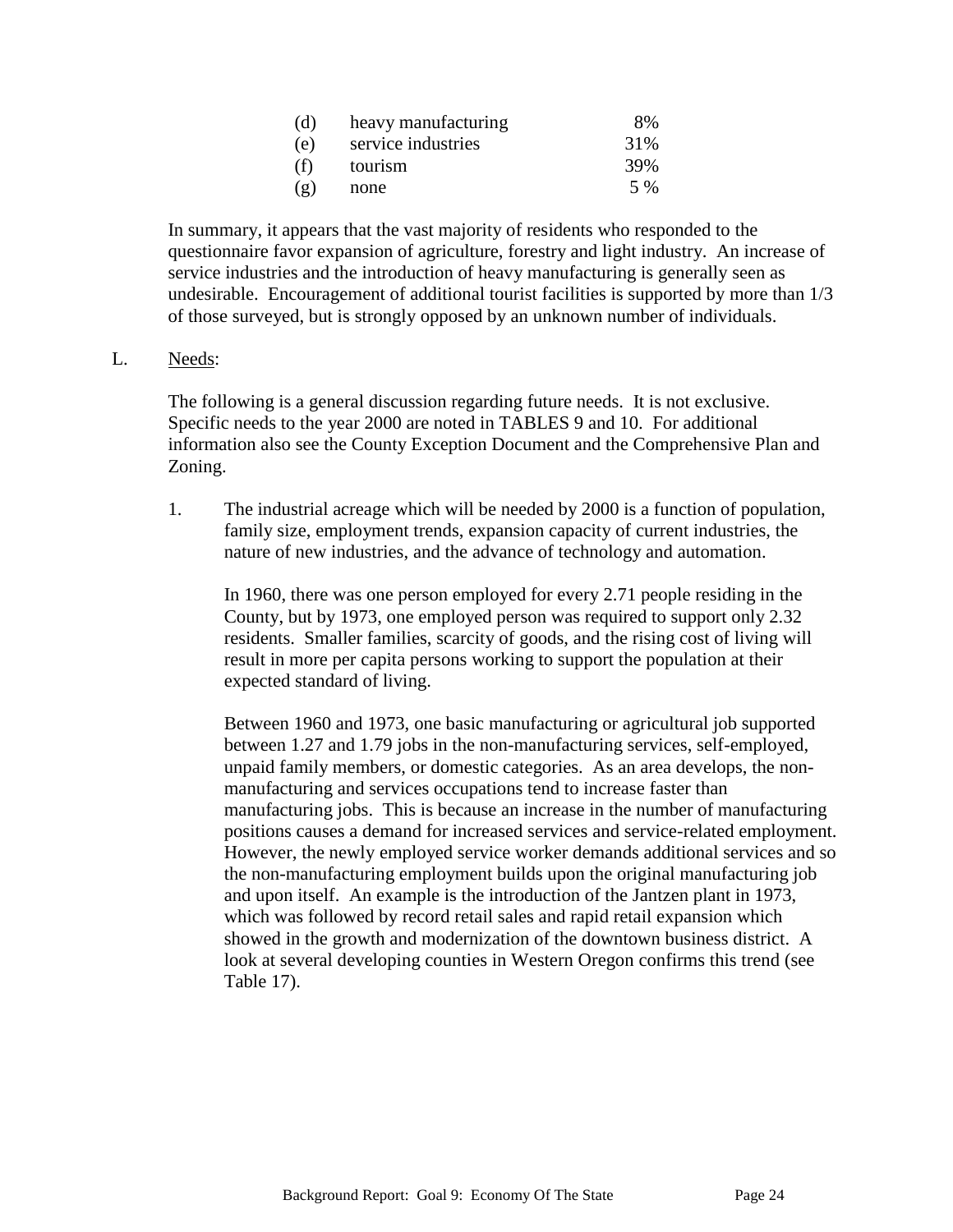### TABLE 17 1973 OCCUPATIONAL RATIOS FOR SELECTED OREGON COUNTIES

| <b>COUNTY</b>     | <b>AGRICULTURE &amp;</b><br><b>MANUFACTURING</b> | NON-<br>MANUFACTURING | PERCENT NON-<br><b>MANUFACTURING</b> |
|-------------------|--------------------------------------------------|-----------------------|--------------------------------------|
| <b>Hood River</b> | 2,540                                            | 4,190                 | 62%                                  |
| Yamhill           | 5,460                                            | 9,340                 | 63%                                  |
| Lane              | 25,200                                           | 70,950                | 74%                                  |
| Marion/Polk       | 18,500                                           | 61,600                | 77%                                  |

Given the national economic and apparent local trends toward more non-basic service and governmental occupations, it is reasonable to expect that by 2000 the ratio in Hood River County may be one basic job to 1.9 non-basic jobs, or 66% of the employment will be in non-manufacturing services.

Agriculture, lumbering, wood products, and food processing employment remained static between 1960 and 1973, and is expected to remain stable or decline in the future.

As of December, 1974, there were four sites in the Hood River Port Industrial Park which were fully occupied. Under Table 18 below, it is computed that there were approximately 14 jobs per acre.

### TABLE 18 1974 Jobs Per Acre HOOD RIVER INDUSTRIAL PARK<sup>9</sup>

|                              | <b>ESTIMATED</b>         |     |                  |
|------------------------------|--------------------------|-----|------------------|
| <b>EMPLOYER</b>              | OCCUPIED ACRES EMPLOYEES |     | <b>JOBS/ACRE</b> |
| Jantzen, Inc.                | 7.0                      | 220 | 31               |
| <b>Hood River Distillers</b> | 3.3                      | 18  | 5                |
| United Telephone System      | 4.5                      | 30  |                  |
| <b>Nichols Boat Works</b>    | 6.0                      | 20  | 3                |
| TOTAL.                       | 20.8                     | 288 | 14               |

Similar computations for other areas show that using 14 jobs per acre to project needed industrial land will result in estimates favorable to increased industrial zoning. The following are jobs per acre for selected cities: Cincinnati, 30; Copenhagen, 20; British New Towns, 30; Philadelphia intensive, 50; intermediate, 18; extensive, 6.

l

<sup>&</sup>lt;sup>9</sup> Hood River Port District, 1975.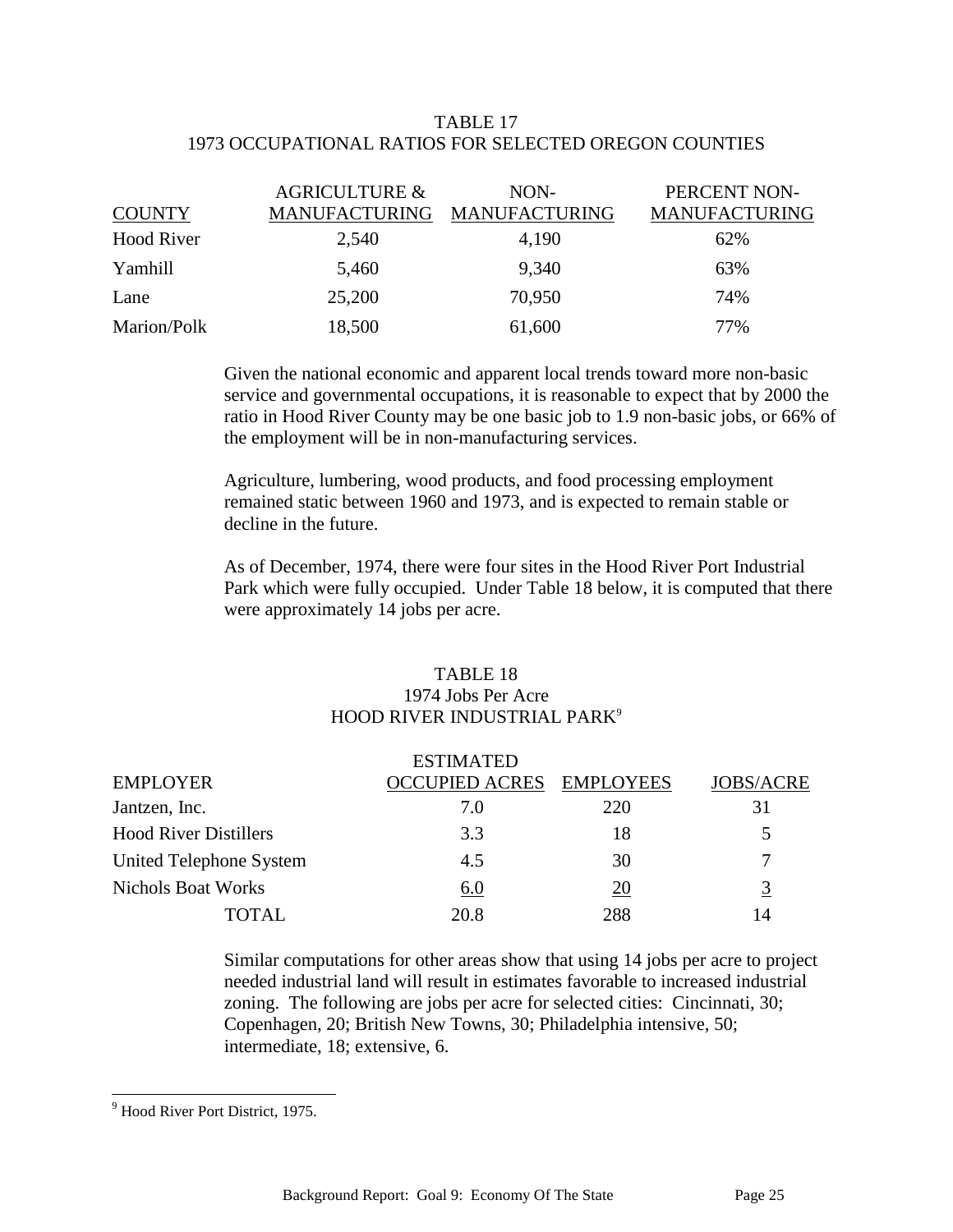Service industries and businesses are dependent upon the level of population for their welfare and generally are a result of population expansion. Manufacturing and agricultural industries market their goods outside of the area and are, therefore, not dependent upon the population of the valley. Instead, they cause or permit population growth through their expansion. Manufacturing development by the Port of Hood River is instrumental in determining how many people will live in the Valley. Provision of industrial lands should have a substantial relationship to the desirable future population numbers. Planned development of new manufacturing lands in excess of 100 acres at a rate of 14 jobs per acre would be a marked departure from the moderate growth policy implied by the County Board of Commissioners. Since private industrial expansion will account for a portion of new manufacturing development, the Port should modify its development schedule from time to time if controlled population growth is to be maintained.

2. The City of Hood River and Hood River County's demand for commercial land is derived from the volume of retail sales that take place in the trade center. Washington residents who make purchases in Hood River increase the level of retail sales that take place in the trade center above that which would be expected by the purchases of Hood River County residents alone.

By using a market capture analysis technique it is possible to obtain an approximation of the amounts and sources of retail sales activity within the trade area. The Effective Buying Income (EFB) for Hood River County is estimated at  $$52,964,000$ .<sup>10</sup> The EFB available for retail sales is generally estimated to be 75% of the EFB. For Hood River County this would be \$39,723,000. By subtracting the amount of the actual retail sales (39,203,000) from the EFB available for retail sales figure, you may obtain the amount of retail sales that are not spent in the trade area. In Hood River County, this market capture loss is \$520,090, or one percent of the EFB available for retail sales. The retail market capture loss for the Mid-Columbia area to areas outside of the region is approximately 20% of the EFB available for retail sales. If Hood River County should lose 20% of its retail sales to the Portland metropolitan area, then approximately 19% of the expected loss is being replaced by retail sales generated by Washington residents. This assumption is confirmed when the market capture loss information for Klickitat County, Washington is examined. The retail sales loss for Klickitat County is \$18,068,750, or 52%. The amount of retail sales generated in 1963 was \$15,386,000. In 1972, the amount of retail sales generated was \$23,390,000, or an increase of 4% per year.

M. Conclusions and Observations: Findings: Inventory - Commercial and Industrial Lands:

l

<sup>&</sup>lt;sup>10</sup> Sales Management Magazine.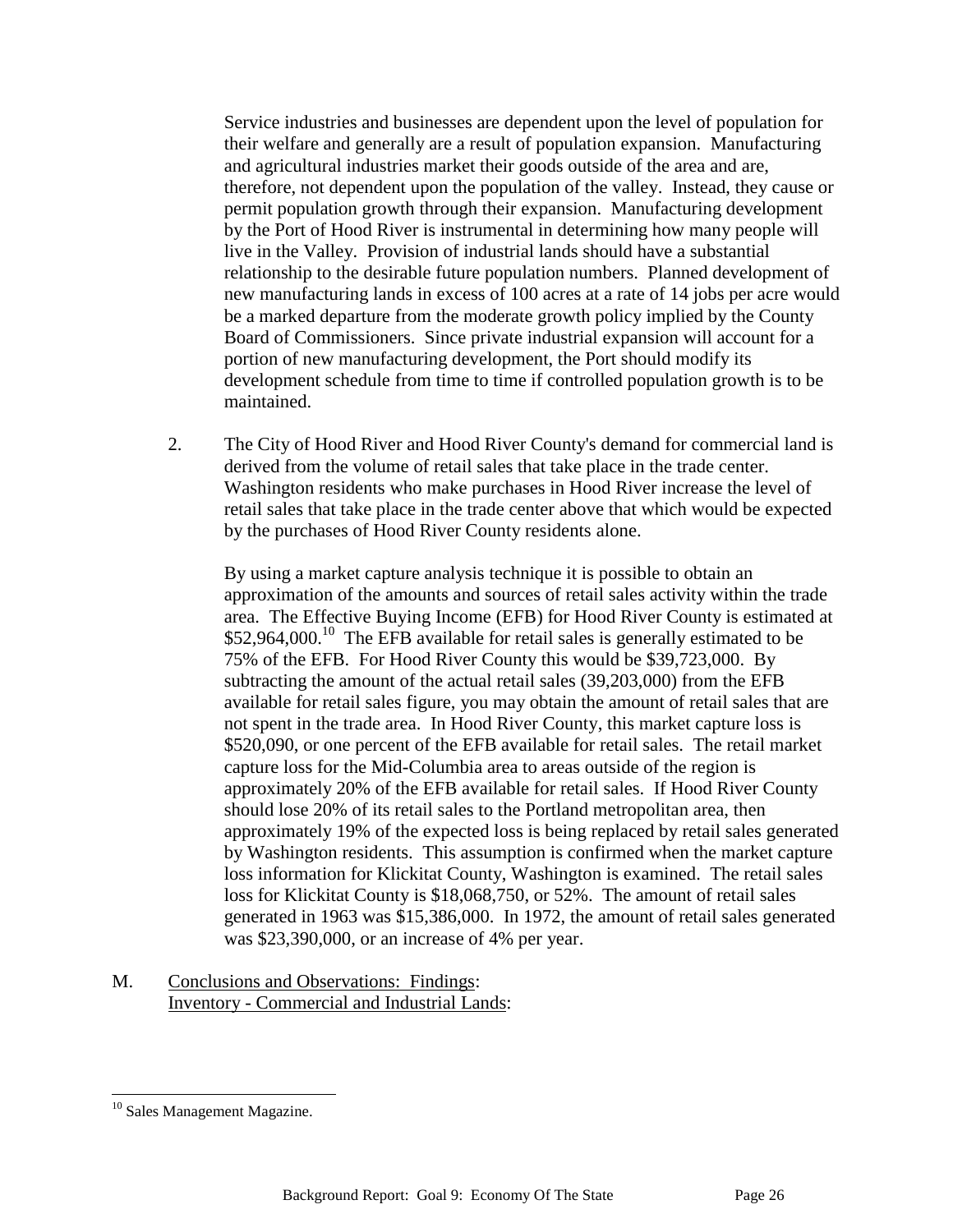- 1. TABLES 1 through 10 provide updated information regarding commercial and industrial lands throughout the County and project needs to the year 2000 (TABLE 10).
- 2. The County Exceptions Document provides additional justification for commercial and industrial lands in Hood River County.
- 3. The County Comprehensive Plan has been updated to provide definitions of Commercial and Industrial plan designations.

### General:

- 1. The area experiences economic problems because of an economic base which is heavily dependent upon seasonal employment associated with the agricultural and forestry industries, and tourism.
- 2. The unemployment rate within the County has in recent years ranged between 5 and 17% annually.
- 3. The labor force is expanding to include more youth and women.
- 4. Diversification will help to stabilize the economy should one segment (agriculture) have a "bad" year.
- 5. A stable and growing economy creates jobs and public revenues, and offsets the effects of inflation for consumers and government.
- 6. There are land use conflicts between commercial, industrial and residential activities where effective buffers are not present.
- 7. Some commercial establishments lack adequate parking, loading, and landscaping provisions.
- 8. Encroachment of housing into industrial areas has divided some industrial land into smaller, less economic parcels.
- 9. The employment base is not diversified.
- 10. At some sites there is a lack of buffers between industrial and residential areas.
- 11. Available land area will be a limiting factor for expansion of existing as well as for future industries.
- 12. There is a need to provide incentives to encourage new firms to locate here and existing firms to expand.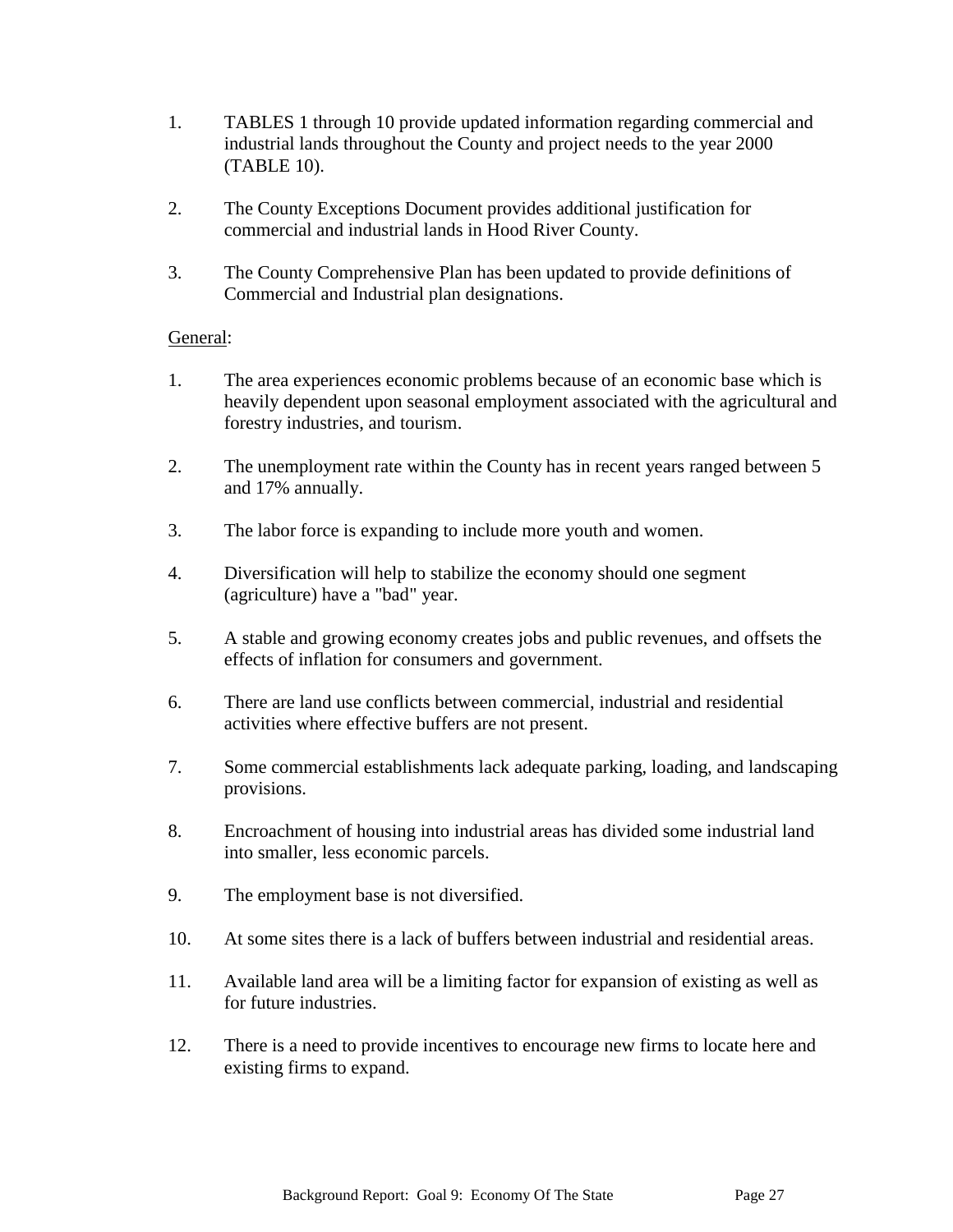- 13. There is a large suitable area at the airport which would provide an additional 60 acres for light industrial development.
- 14. There is a need to establish alternative industrial truck routes which do not traverse the CBD, as is presently the case.
- 15. There is a need to provide for an additional access to and from the West Port area.
- 16. There are no commercial/industrial land uses in the Columbia Gorge.
- 17. The Wyeth area could be a valuable commercial or recreational site. Due to its exposure to the river and freeway, and its present undeveloped character, the desirability of developing the Wyeth area should be examined by those involved in the planning process.
- 18. Present recreational activities include sightseeing, hiking, boating, picnicking, and a very limited amount of camping. There are no large campgrounds, marinas, developed roadside attractions and recreational housing subdivisions (Columbia Gorge area).
- 19. Though the Columbia Gorge has virtually no labor force available for new economic activities, other portions of Hood River County do.
- 20. The Columbia Gorge area is geographically separated from the population centers of the region. Therefore, economic activity is heavily dependent on a transportation system which is affordable and usable for people from the centers.
- 21. Only about 100 acres of private land is both visible from the freeway and close to a freeway interchange. This land is in Wyeth (Columbia Gorge area).
- 22. The economy of the Central Valley is interrelated with the City of Hood River, other portions of the County, and other areas.
- 23. The Central Valley is currently very dependent economically on agriculture and forestry. Future expansion of these sectors will probably occur at a rate less than the population increase. If citizens desire to have available jobs for all employable future residents, diversification of the County's economy is needed. This diversification would be best suited for the incorporated areas in the County and their respective Urban Growth Areas.
- 24. Residents indicated in a recent survey that they favored encouragement of agriculture, forestry, and light industry in Hood River County. Although more than a third of those surveyed felt tourism should be expanded, many residents strongly opposed such land use. Heavy manufacturing is not seen as appropriate to the Central Valley.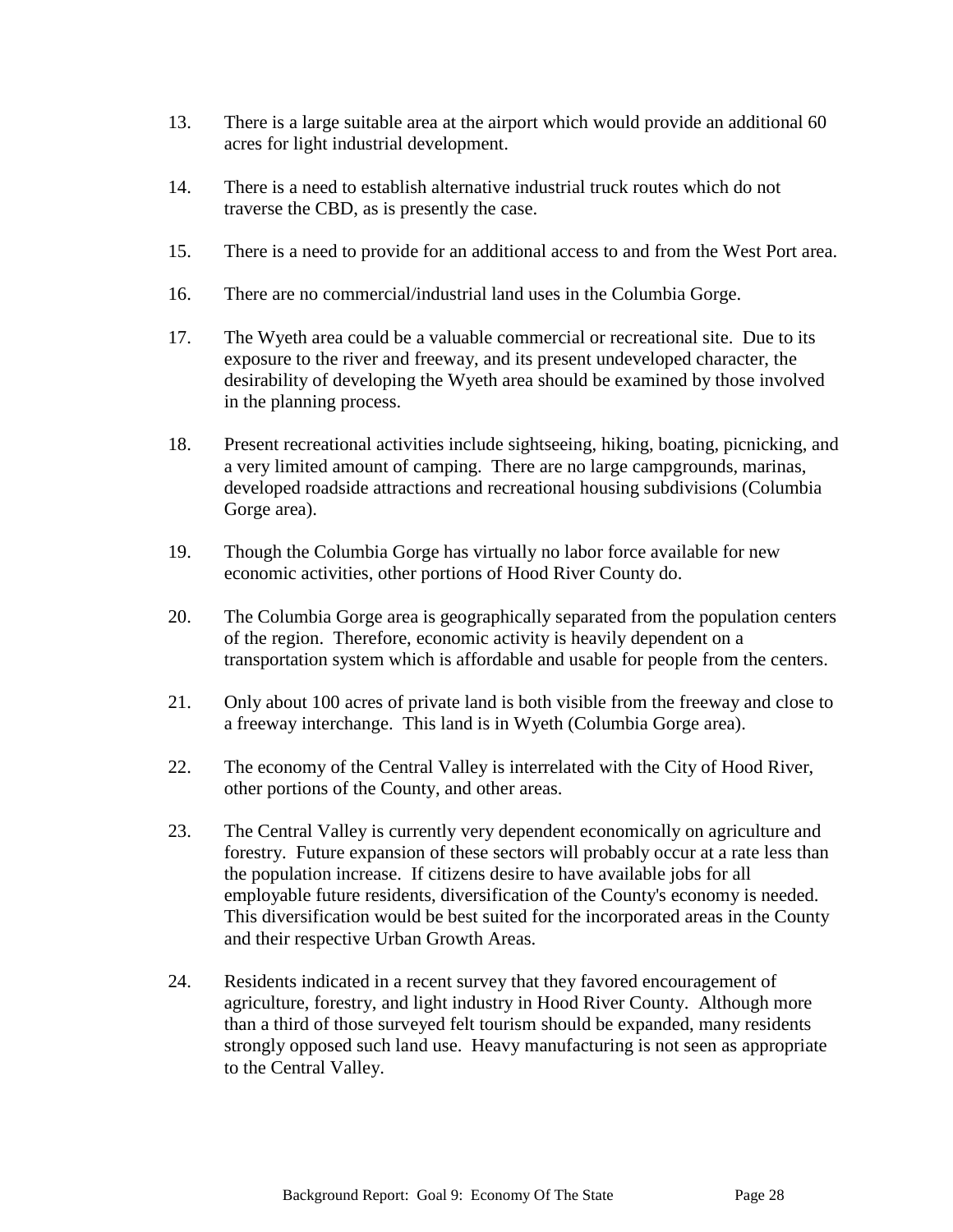- 25. Seasonal fluctuation is an important characteristic of the Central Valley economy. Many agriculture and forestry workers are unemployed during winter and spring months.
- 26. Because the Central Valley is relatively inaccessible from many raw materials, vast labor pools, and major market places, extensive industrial expansion will not likely occur. Smaller "cottage industries" that make use of fruit and wood products may be the most appropriate for the area.
- 27. The Central Valley has considerable under-utilized human resources.
- 28. Air and water quality is good and could accommodate additional light industry without significant loss of quality (Central Valley).
- 29. The following three areas have been identified by the Citizen Advisory Group as having potential as industrial sites (See Maps #1 and #2).
	- a. Site 9: The updated County Exception Document identifies this site as being located in Map #22 and further supports the site and area as being committed to non-resource use and the site is currently zoned M-2, Light Industrial.
	- b. Site 27: The updated County Exception Document identifies this site as being located in Map #36 - Dee Hardboard Exception, and further supports the site and area as primarily committed and remaining lands will allow expansion, and the site is zoned M-1, Industrial.
	- c. Site 28: Site 28 is currently planned for Environmental Protection which will assist in keeping development from occurring as stated in original analysis.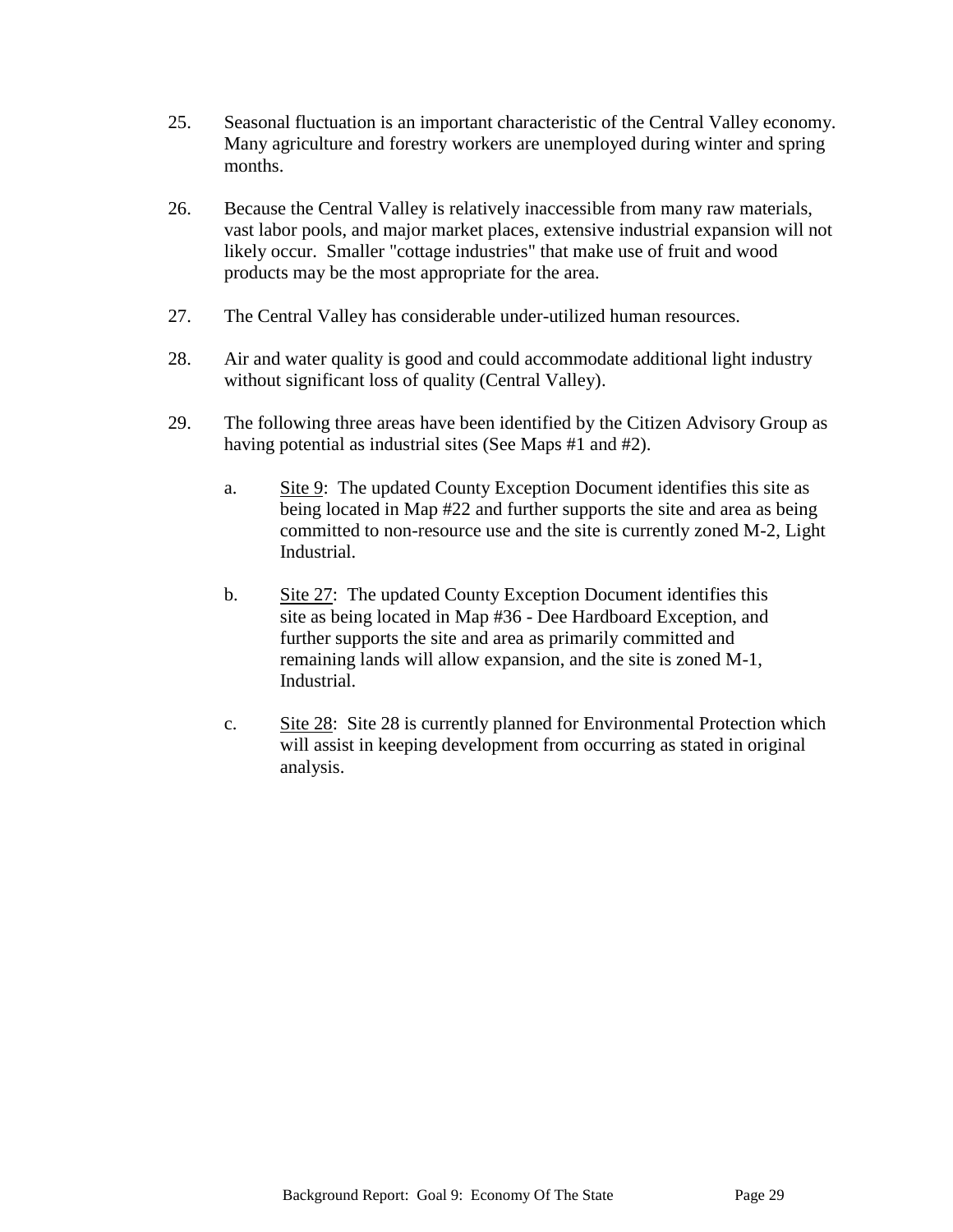



#28. 316 acres North powerdale dam, West boundary Hood River. Poor access road; rail spur possible;  $\frac{3}{4}$  water line on south property line; Hood River offers limited water supply, no sewer; 6" gas line on East Side Road. Zoning industrial, but land is vacant. Pressure exists to hold these lands as a greenway and to keep this area from being developed. Area has great potential once the sewer, water and access roads are completed. Offers large land area, with excellent wind pattern to allow natural management of air effluent and a location removed from immediate.

#9. 24.15 acres located in Odell. South boundary is Davis Road. East boundary is Graves Road. Minor grading needed. Rail possible. 8" water main on Davis Road, sewer also along Davis Road. 4" gas line along Davis Road. Zoned industrial/adjacent to Diamond Fruit Central Plant. Open Grazing is current use. This site has good access, available utilities and would have reasonable development costs.

See clarifying notes under Conclusions and Observations: Findings See clarifying notes under Conclusions and Observations: Findings.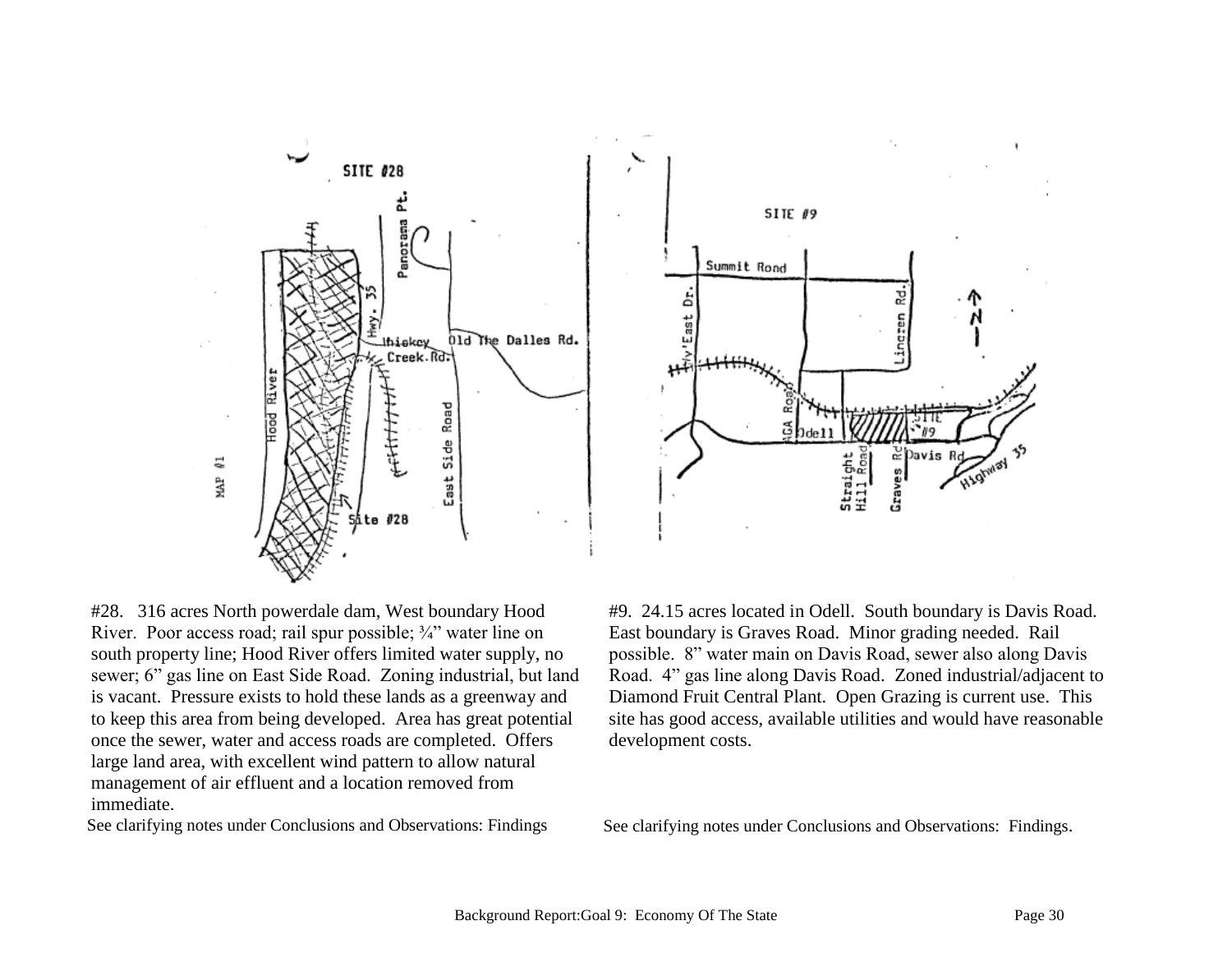

#27. 45 acres site located at Lost Lake Road and Dee Junction Access road fair to good; rail spur presently on west side to Champion. Hood River offers limited supply, no sewer. 4: gas line SW of Odell on Summit Road. Zoned industrial. Present use is parking and storage for Champion mill. Beautiful site although utilities are not readily available. Champion are the owners and may be reserving land for possible expansion. See additional clarifying comments in Conclusions and Observations: Findings, and Map #36, County Exception Document.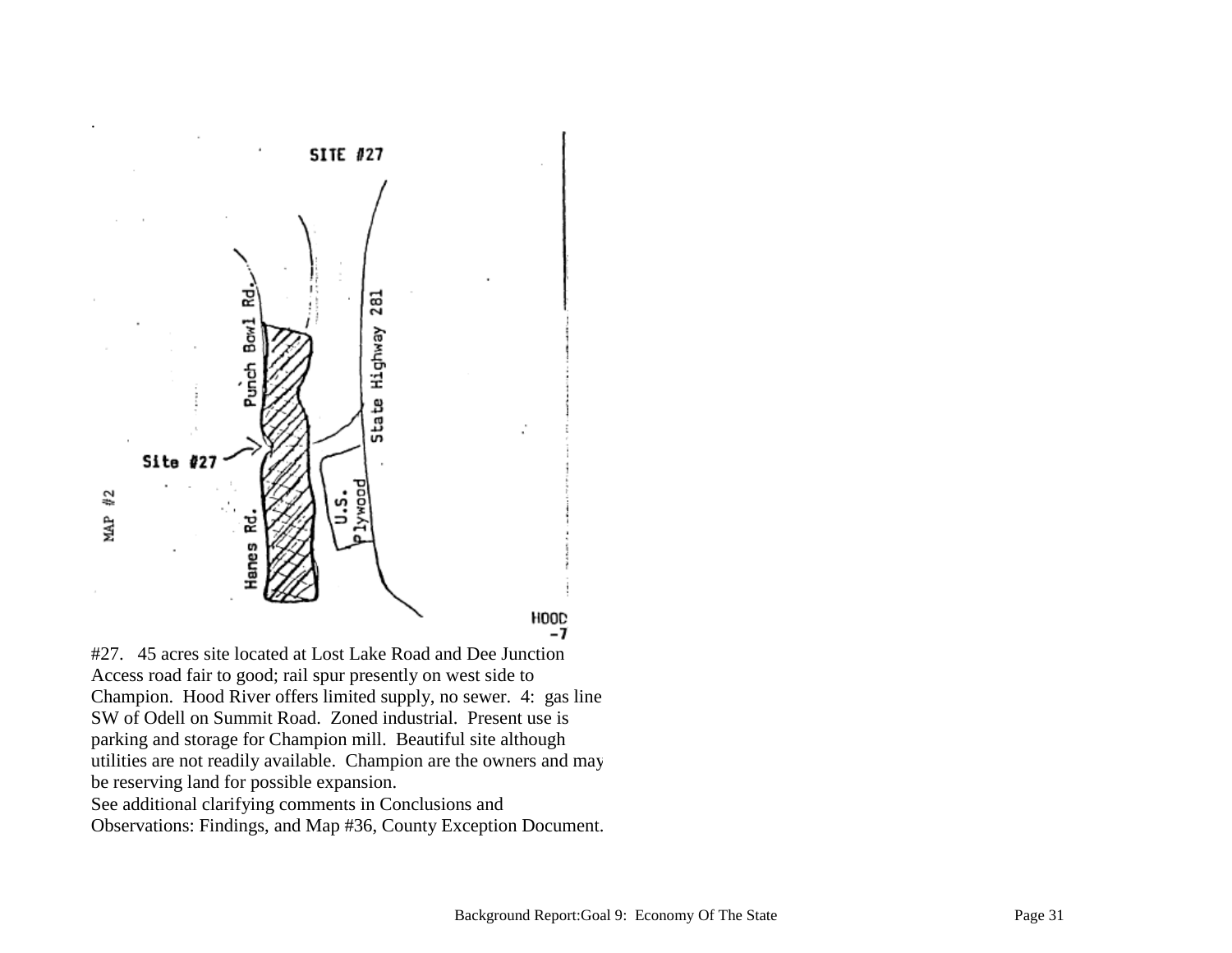## TABLE 1 LANDS DESIGNATED AND/OR ZONED COMMERCIAL AND INDUSTRIAL OUTSIDE CITY LIMITS

|                           | <b>COMMERCIAL</b> |     | <b>INDUSTRIAL</b> |        |
|---------------------------|-------------------|-----|-------------------|--------|
|                           | Acres             | %   | Acres             | $\%$   |
| City/Westside in UGA      | 130.11            | 30% | 0.75              | $<$ 1% |
| City/Westside outside UGA | $228.38^*$        | 53% | 185.21            | 20%    |
| Cascade Locks in UGA      |                   |     | 321.23            | 35%    |
| <b>Central Valley</b>     | 57.03             | 13% | 368.46            | 40%    |
| Mt. Hood                  | 14.08             | 4%  | 41.02             | 5%     |
| Columbia Gorge            |                   |     |                   |        |
| <b>COUNTY TOTALS</b>      | 429.60            | 10% | 916.67            | 100%   |

Source: Hood River County Planning Department, 1983

\* 158 acres designated Country Club which is not an outright commercial designation. Only commercial uses in connection with the golf course are permitted, and residential housing is only conditionally allowed through a Conditional Use Permit and a Planned Unit Development Overlay.

## TABLE 2

### LAND DESIGNATED AND/OR ZONED COMMERCIAL AND INDUSTRIAL TOTAL COUNTY - INCLUDING LANDS WITHIN CITY LIMITS

|                              | <b>COMMERCIAL</b> |      | <b>INDUSTRIAL</b> |          |
|------------------------------|-------------------|------|-------------------|----------|
|                              | Acres             | $\%$ | Acres             | $\%$     |
| City of Hood River           | 151.00            | 26%  | 146.00            | 14%      |
| <b>City of Cascade Locks</b> | $\ast$            |      | $\ast$            |          |
| City/Westside in UGA         | 130.11            | 22%  | 0.75              | ${<}1\%$ |
| City/Westside outside UGA    | 228.38**          | 39%  | 185.21            | 17%      |
| Cascade Locks – UGA          |                   |      | 321.23            | 30%      |
| <b>Central Valley</b>        | 57.03             | 10%  | 368.46            | 35%      |
| Mt. Hood                     | 14.08             | 3%   | 41.02             | 4%       |
| Columbia Gorge               |                   |      |                   |          |
| <b>COUNTY TOTALS</b>         | 580.60            | 100% | 1,062.67          | 100%     |

\* Figure for Cascade Locks unavailable.

\*\*158 acres designated Country Club.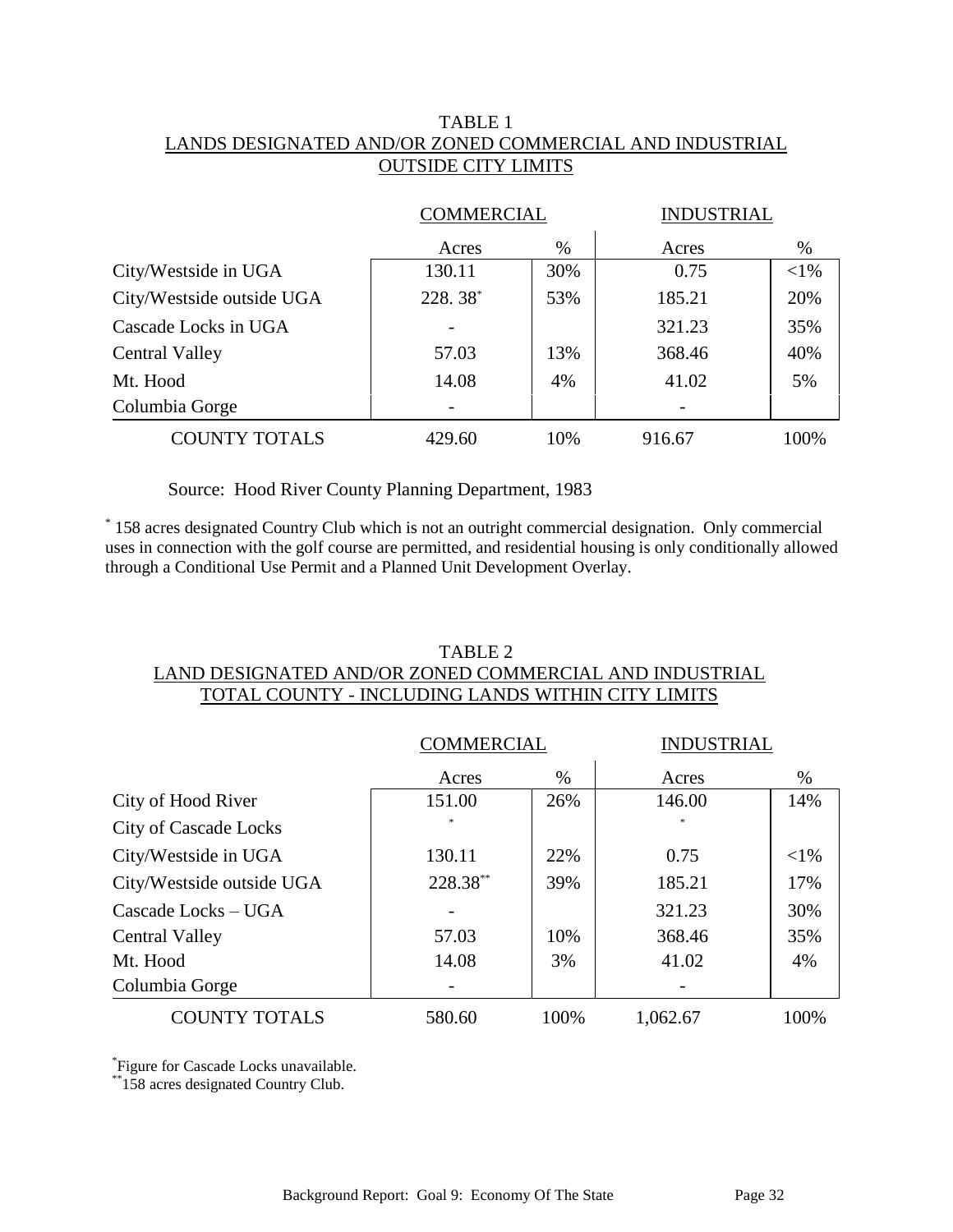# TABLE 3 COMMERCIALLY DESIGNATED &/OR ZONED LANDS

|    | Location                       | $Area - Use$                                       | # Acres      |  |  |  |
|----|--------------------------------|----------------------------------------------------|--------------|--|--|--|
|    | CITY/WESTSIDE - INSIDE UGB     |                                                    |              |  |  |  |
|    | 1. 3N 10E 26CC, 27C, 27D, & 28 | I-84 commercial area, retail service               | 108.9        |  |  |  |
|    | 2. 3N 10E 35DA, 35DD, & 36CC   | Tucker Road - retail, service                      | 21.2         |  |  |  |
|    |                                |                                                    | 130.1        |  |  |  |
|    |                                | CITY/WESTSIDE - OUTSIDE UGB                        |              |  |  |  |
|    | 1. 2N 10E 1B, 2A, 2D           | Tucker Road – retail, service                      | 19.5         |  |  |  |
|    | 2. 2N 10E 3C, 4D, 9 & 10       | Rockford – retail, service                         | 12.4         |  |  |  |
|    | 3. 2N 10E 8                    | Country Club – retail, service                     | 158.0        |  |  |  |
|    | 4. 2N 10E 10                   | Windmaster Corner – retail, service                | 3.3          |  |  |  |
|    | 5. 2N 10E 16 & 17              | Oak Grove – retail, industrial                     | 11.6         |  |  |  |
|    | 6. 3N 10E 25DD                 | East of Hood River – retail, industrial            | 15.6         |  |  |  |
|    | 3N 11E 30                      |                                                    |              |  |  |  |
|    | 7. 3N 10E 33D                  | Murray's Auction Center - retail                   | <u>7.9</u>   |  |  |  |
|    |                                |                                                    | 228.3        |  |  |  |
|    |                                | <b>CASCADE LOCKS</b>                               |              |  |  |  |
|    |                                |                                                    | $-0-$        |  |  |  |
|    |                                | <b>CENTRAL VALLEY</b>                              |              |  |  |  |
| 1. | 1N 10E 19                      | Jim's Market – retail                              | 0.9          |  |  |  |
| 2. | 1N 10E 27 & 28                 | Mt. Hood – retail, mobile home park, service       | 33.9         |  |  |  |
|    | 3. 2N 10E 13D                  | Pine Grove-Van Horn – retail, residential, service | 1.8          |  |  |  |
|    | 4. 2N 10E 22DD, 23, 26B        | Odell – retail, service                            | 6.6          |  |  |  |
|    | 5. 2N 10E 26C                  | Odell – retail, service                            | <u>13.85</u> |  |  |  |
|    |                                |                                                    | 57.05        |  |  |  |
|    |                                | <b>MOUNT HOOD</b>                                  |              |  |  |  |
|    | 1. 1N 10E 32                   | Parkdale - retail, service                         | 11.2         |  |  |  |
|    | 1S 10E 6                       |                                                    |              |  |  |  |
|    | 2. 2S 10E 6                    | Dillard – retail, service                          | 2.9          |  |  |  |
|    |                                |                                                    | 14.1         |  |  |  |
|    |                                | <b>COLUMBIA GORGE</b>                              |              |  |  |  |
|    |                                |                                                    | $-0-$        |  |  |  |
|    |                                | <b>TOTAL</b>                                       | 429.6        |  |  |  |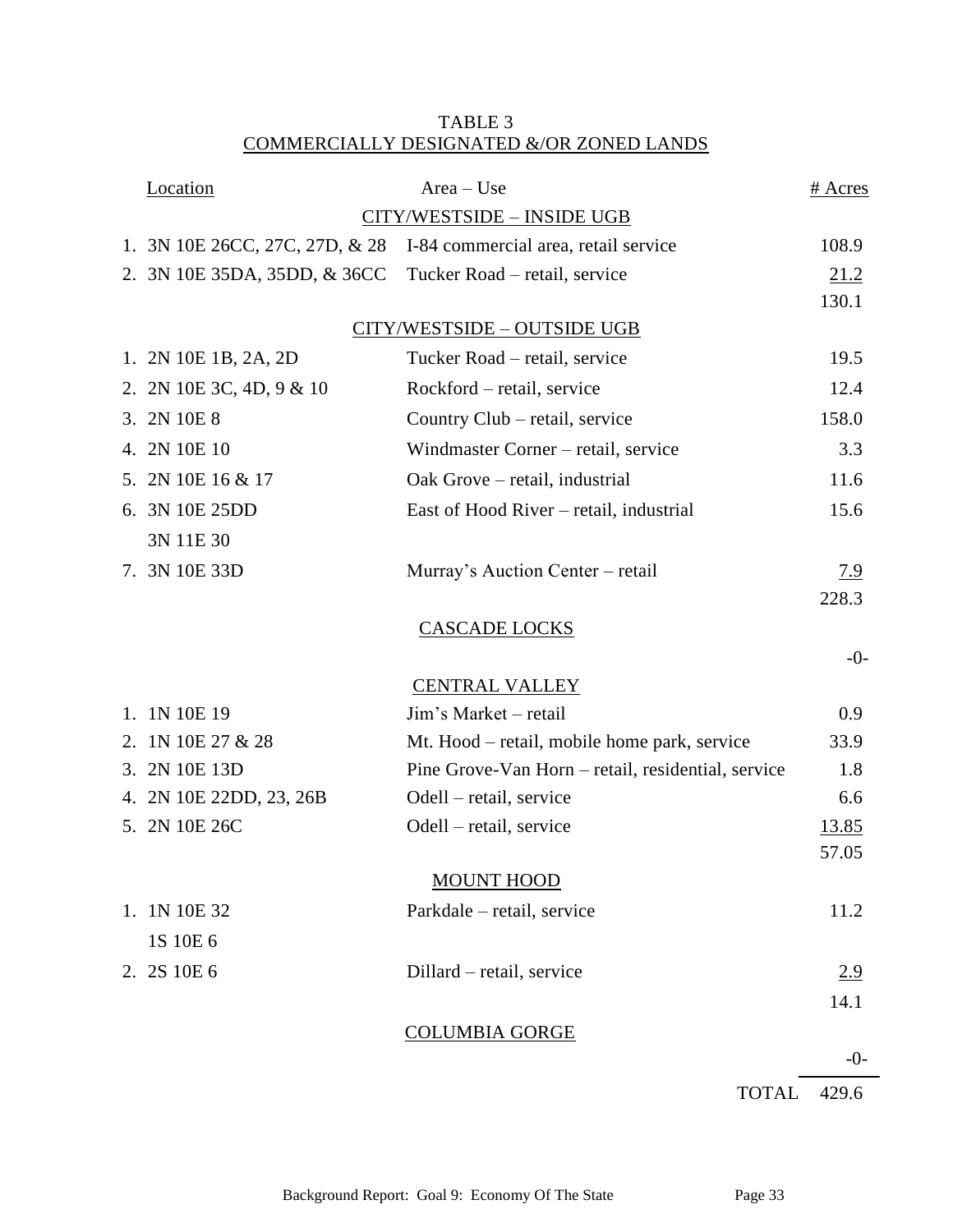|                                | Acres in<br>C-1 Use | Acres in<br>Res. Use | <b>Total Lands</b><br>Committed | Vacant | Total    |
|--------------------------------|---------------------|----------------------|---------------------------------|--------|----------|
| City/Westside<br>(inside UGB)  | 37.9                | 17.1                 | 55.0                            | 75.1   | 130.1    |
| City/Westside<br>(outside UGB) | 91.7                | 13.8                 | 105.5                           | 122.8  | $228.3*$ |
| Cascade Locks                  | $-0-$               | $-0-$                | $-0-$                           | $-0-$  | $-0$     |
| Central Valley                 | 17.1                | 7.2                  | 24.3                            | 32.7   | 57.0     |
| Mount Hood                     | 7.3                 | 2.7                  | 10.0                            | 4.1    | 14.1     |
| Columbia Gorge                 | $-0-$               | $-0-$                | $-0-$                           | $-0-$  | $-0$     |
|                                | 154.0               | 40.8                 | 194.8                           | 234.7  | 429.5    |
|                                | (35%)               | $(10\%)$             | (45%)                           | (55%)  |          |

TABLE 4 SUMMARY - COMMERCIAL DESIGNATED/ZONED LANDS

|                                | Vacant Area               | Vacant Area             | Total       |
|--------------------------------|---------------------------|-------------------------|-------------|
|                                | <b>Currently Unusable</b> | <b>Currently Usable</b> | Vacant Area |
| City/Westside<br>(inside UGB)  | 7.03                      | 68.1                    | 75.1        |
| City/Westside<br>(outside UGB) | 3.86                      | 118.9                   | 122.8       |
| Cascade Locks                  | $-0-$                     | $-0-$                   | $-0-$       |
| <b>Central Valley</b>          | $1.25$ (FP)               | 31.5                    | 32.7        |
| Mount Hood                     | $-0-$                     | 4.1                     | 4.1         |
| Columbia Gorge                 | $-0-$                     | $-0-$                   | $-0-$       |
|                                | 12.14                     | 222.6                   | 234.7       |

\* Includes acreages for Country Club designation (58 acres in restricted. commercial use, 100 acres vacant).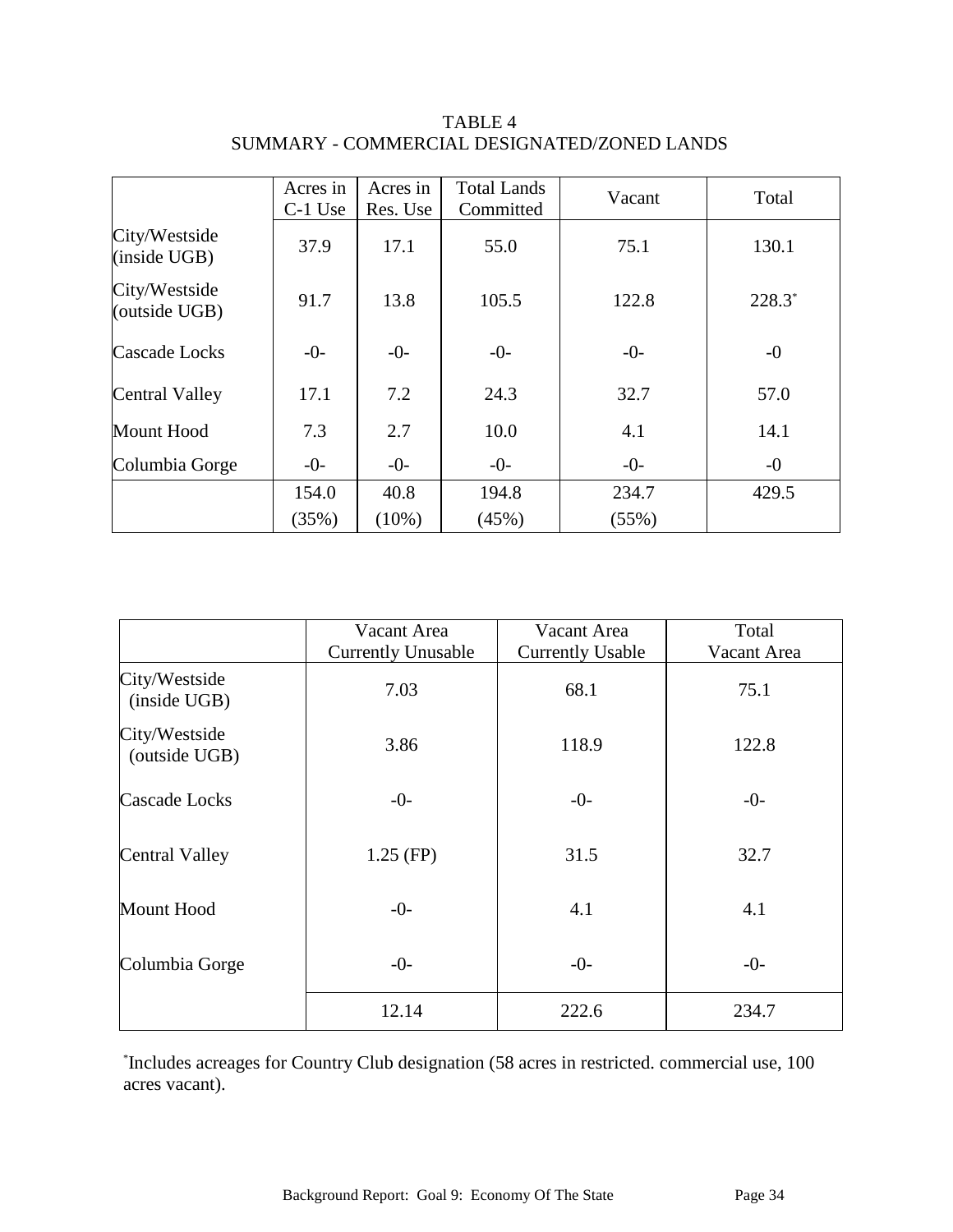### TABLE 5 INDUSTRIALLY DESIGNATED AND ZONED LANDS OVER 5 ACRES IN SIZE INCLUDES I/M-1, LI/M-2 & AD/AD DESIGNATION & ZONING

|    |                                             |                                                                             |         | # Vacant                         |
|----|---------------------------------------------|-----------------------------------------------------------------------------|---------|----------------------------------|
|    | Location                                    | Owner                                                                       | # Acres | Acres                            |
|    |                                             | CITY/WESTSIDE - OUTSIDE UGB                                                 |         |                                  |
|    | 1. 2N 10E 2D #4606, 4607, 4700              | Reinig (retail and vacant)                                                  | 12.48   | 9                                |
|    | 2. 2N 10E 2D #4800                          | Benson (orchard & residential)                                              | 7.05    | 6                                |
|    | 3. 2N 10D 3D #1500                          | Diamond Fruit (cold storage)                                                | 9.26    | 7                                |
|    | 4. 2N 10E 11A #2200                         | Port of Hood River (airport)                                                | 94.18   | 57                               |
|    | 2N 10E 11B #2501, 2503, 2600                |                                                                             |         |                                  |
|    | 5. 3N 10E 34D #501                          | Krieg Millworks (retail and wood processing                                 | 6.46    | $\overline{0}$                   |
|    |                                             | 6. 3N 11E 30 #700, 800, 900, 1001 Hood River Sand & Gravel (surface mining) | 28.10   | 27                               |
|    |                                             |                                                                             | 157.53  | $\overline{108}$                 |
|    |                                             |                                                                             |         |                                  |
|    |                                             | <b>CASCADE LOCKS</b>                                                        |         |                                  |
| 1. | 2N 8E 5 #100                                | Bohemia (vacant)                                                            | 37.40   | 37                               |
| 2. | 2N 8E 5 #300, 400<br>2N 8E 6 #300, 500      | Port of Cascade Locks (wood processing)                                     | 196.21  | 26                               |
| 3. | 2N 8E 5 #300                                | Port of Cascade Locks - Industrial Park (vacant)                            | 25.00   | 25                               |
| 4. | 2N 8E 5 #405                                | Pyramid Metals (metal foundry)                                              | 6.50    | 5                                |
|    | 2N 8E 6 #200                                | H.S. Houston (gravel pit)                                                   | 30.00   | 26                               |
|    | 2N 8E 6 #301                                | Cascade Wood Components (lumber yard)                                       | 8.59    | $\overline{0}$                   |
|    | 2N 8E 6 #400                                | State Hatchery (fish hatchery)                                              | 10.75   |                                  |
|    |                                             |                                                                             | 314.45  | $\overline{4}$<br>$\frac{1}{23}$ |
|    |                                             |                                                                             |         |                                  |
| 1. | 1N 10E 7 #200                               | <b>CENTRAL VALLEY</b><br>Champion International - Dee Hardboard (lumber)    | 97.30   | 65                               |
| 2. | 1N 10E 10 #1000, 1100                       | Hanel Lumber Company (lumber processing)                                    | 60.27   | 21                               |
|    | 1N 10E 10D #100, 200                        |                                                                             |         |                                  |
|    |                                             |                                                                             |         |                                  |
|    | 1N 10E 11 #300, 400, 601,<br>1200, 1302     |                                                                             |         |                                  |
|    |                                             |                                                                             | 59.24   | $\tau$                           |
| 3. | 2N 10E 25B #1000,<br>1200, 1300, 1400, 1500 | U.S. Fir Inc. (lumber processing)                                           |         |                                  |
| 4. | 2N 10E 26 #1001                             | Broom (trucking for Hanel Mill)                                             | 9.88    | 9                                |
| 5. | 2N 10E 26 #1500                             | Hood River Box & Veneer (fruit packing)                                     | 6.41    | $\mathfrak s$                    |
| 6. | 2N 10E 26 #2500                             | Stadelman Fruit Company (fruit packing)                                     | 8.95    | $\boldsymbol{0}$                 |
| 7. | 2N 10E 26 #2600                             | Hanel Lumber Company (lumber storage)                                       | 15.15   | $\,8\,$                          |
| В. | 2N 10E 26 #2700, 2800, 2901                 | Duckwall Brothers (fruit packing)                                           | 10.44   | $\boldsymbol{0}$                 |
| 9. | 2N 10E 26C #100, 300, 500                   | Diamond Fruit (fruit packing)                                               | 46.20   | $\boldsymbol{0}$                 |
|    | 10. 2N 10E 26C #6000                        | D&P Orchards (vacant - orchard)                                             | 21.65   | $\leq$ 22                        |
|    |                                             |                                                                             | 335.49  | 137                              |
|    |                                             | <b>MOUNT HOOD</b>                                                           |         |                                  |
| 1. | 1N 10E 32DC #100                            | Elliot (orchard)                                                            | 9.35    | 9                                |
| 2. | 1N 10E 32DC #200, 400,                      | Diamond Fruit (fruit cold storage and packing)                              | 13.47   | $\mathbf{0}$                     |
|    | 1000, 1700, 1800                            |                                                                             |         |                                  |
| 3. | IN 10E 32DD #200                            | Middle Fork Irrigation (storage and old lumber                              | 5.29    | $\overline{0}$                   |
|    |                                             | mill site)                                                                  | 28.11   | 9                                |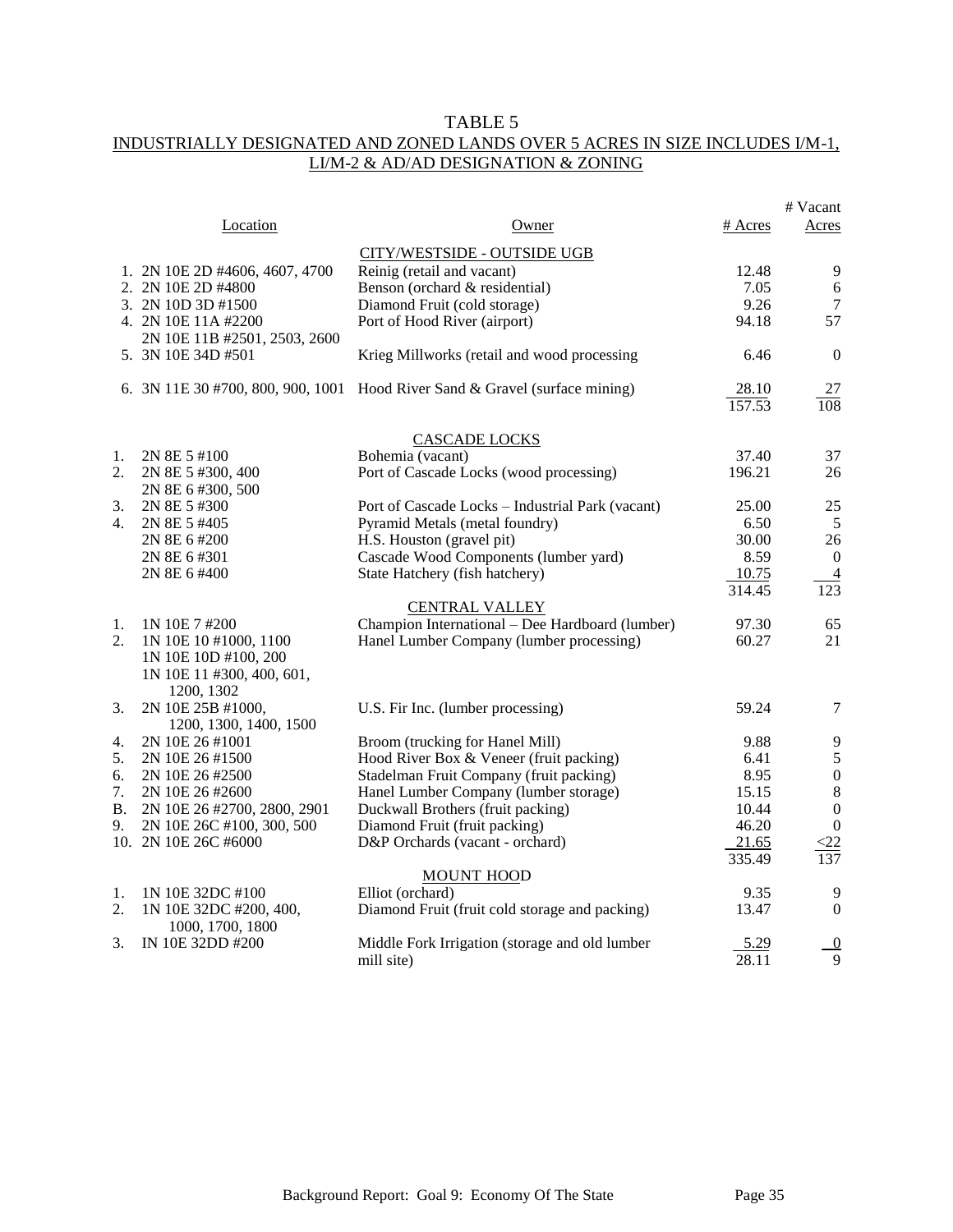#### TABLE 6

#### SUMMARY: INDUSTRIAL LANDS

 $\overline{a}$ 

The following is a summary of industrially designated and zoned lands over 5 acres in the county outside City Limits. Total acreage and vacant acreages were derived by using Assessment Office records and maps, 1979 aerial photographs, and field checks.

|                                | <b>ACRES</b><br><b>COMMITTED</b> | <b>ACRES</b><br><b>VACANT</b> | <b>TOTAL</b><br><b>ACRES</b> |
|--------------------------------|----------------------------------|-------------------------------|------------------------------|
| City/Westside<br>(outside UGB) | 50                               | 108                           | 158                          |
| Cascade Locks                  | 191                              | 123                           | 314                          |
| <b>Central Valley</b>          | 198                              | 137                           | 335                          |
| Mt. Hood                       | 19                               | 9                             | 28                           |
|                                | 458<br>(55%)                     | 377<br>(45%)                  | 835<br>$(100\%)$             |

|                              | VACANT AREA<br><b>CURRENTLY</b><br>UNUSABLE <sup>1</sup> | VACANT AREA<br><b>CURRENTLY</b><br>USABLE <sup>2</sup> | <b>TOTAL</b><br><b>VACANT</b><br><b>AREA</b> |
|------------------------------|----------------------------------------------------------|--------------------------------------------------------|----------------------------------------------|
| City/Westside                | 33 acres total                                           | 75                                                     | 108                                          |
| Port of Hood River (airport) | 33 acres leased                                          |                                                        |                                              |
| Cascade Locks                | 83 acres total                                           | 40                                                     | 123                                          |
| a) Bohemia                   | 37 acres under water                                     |                                                        |                                              |
| b) Port of Cascade Locks     | 26 acres leased                                          |                                                        |                                              |
| c) H.S. Houston              | 20 acres under water<br>or in floodplain                 |                                                        |                                              |
| Central Valley               | 39 acre total                                            | 98                                                     | 137                                          |
| Champion International -     | 39 acres in flood                                        |                                                        |                                              |
| Dee Hardboard                | plain                                                    |                                                        |                                              |
|                              | 155                                                      | 222                                                    | 377                                          |
|                              | (41%)                                                    | (59%)                                                  | $(100\%)$                                    |

<sup>1</sup> Unusable lands include those areas not currently available for development due to presence of floodplain, high groundwater, or prior leasing commitments.

 $2^2$  Some areas that are considered usable may require more difficult site preparation and development such as large amounts of fill dirt (to level and make stable) or landscaping (to meet requirements of Columbia Gorge Overlay Zone). Also, some properties considered vacant and usable may in fact not be available due to owner unwillingness to sell or divide.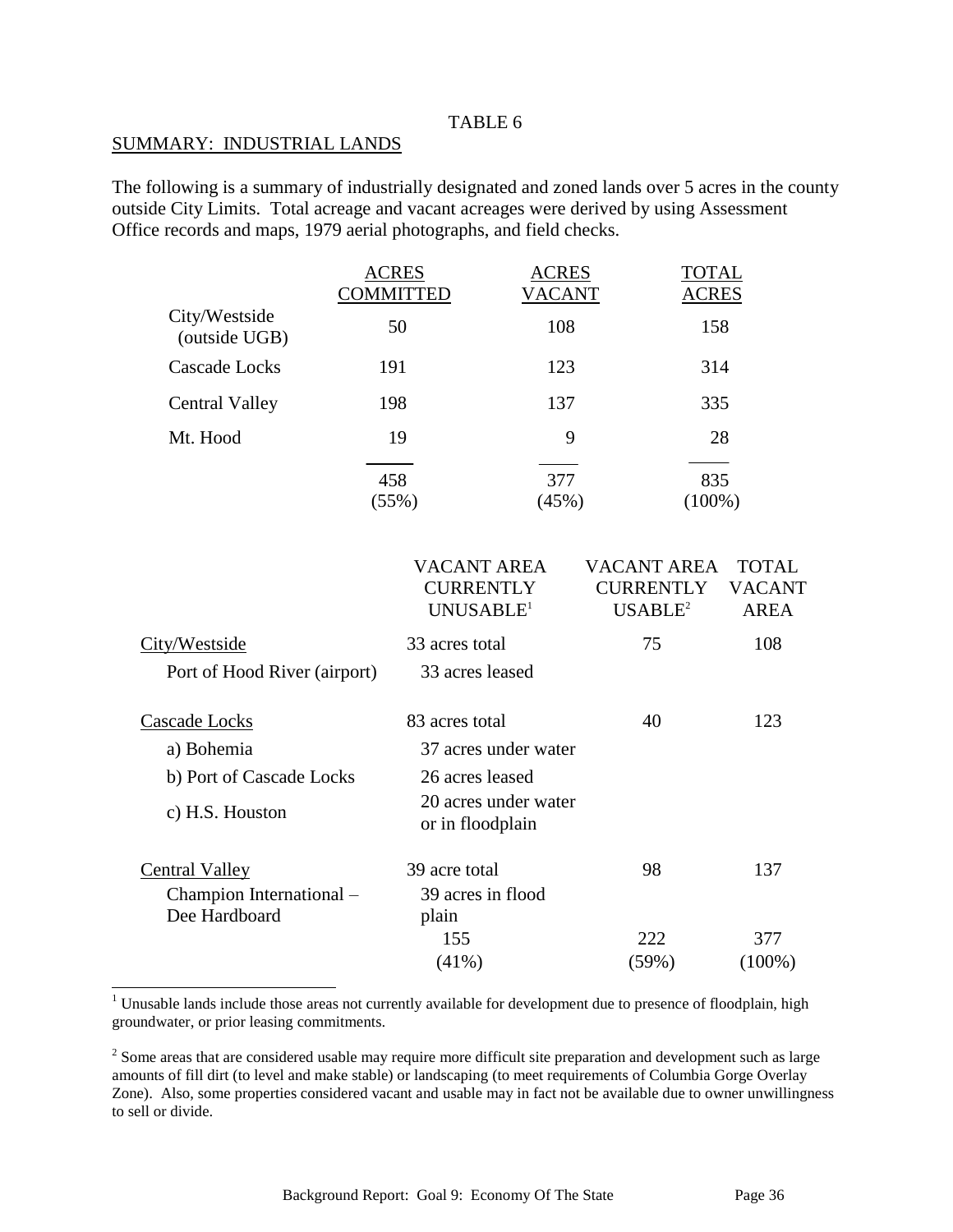### TABLE 7 INDUSTRIALLY DESIGNATED AND/OR ZONED PARCELS UNDER 5 ACRES – OUTSIDE CITY LIMITS

|                           | Committed      | Vacant                            | Total          |
|---------------------------|----------------|-----------------------------------|----------------|
| City/Westside<br>(in UGA) | $-0-$          | 0.75                              | 0.75           |
| City/Westside             | 16.85          | 10.36                             | 27.21          |
| Cascade Locks             | 1.95           | 5.28                              | 7.23           |
| Central Valley            | 16.80          | 16.66                             | 33.46          |
| Mt. Hood                  | 11.70<br>47.30 | <u>1.32</u><br>34.37 <sup>1</sup> | 13.02<br>81.67 |
|                           | (58%)          | (42%)                             | $(100\%)$      |

TABLE 8 TOTAL FOR INDUSTRIAL LANDS (Both greater than and less than 5 acres in size)

|                                    | Committed      | Vacant | Total                 |
|------------------------------------|----------------|--------|-----------------------|
| City of Hood River                 | 110.0          | 36.0   | 146.0                 |
| City of Cascade Locks <sup>2</sup> |                |        |                       |
| City/Westside<br>(in UGA)          | $\overline{0}$ | 0.75   | 0.75                  |
| City/Westside<br>(outside UGA)     | 66.85          | 118.36 | 185.21                |
| <b>Cascade Locks</b><br>(in UGA)   | 192.95         | 128.28 | 321.23                |
| <b>Central Valley</b>              | 214.80         | 153.66 | 368.46                |
| Mt. Hood                           | 30.70          | 10.32  | 41.02                 |
|                                    | 615.30         | 447.37 | 1,062.67 <sup>3</sup> |
|                                    | (58%)          | (42%)  | $(100\%)$             |

<sup>1</sup> All these vacant lands are usable.<sup>2</sup> Information not available.

 $\overline{a}$ 

<sup>&</sup>lt;sup>3</sup> Discrepancy between this figure and total in Table 1 is due to discrepancy between Plan designation  $\&$  zoning figures in Mt. Hood Unit; greatest amount of acreage covered by designation or zone or both used.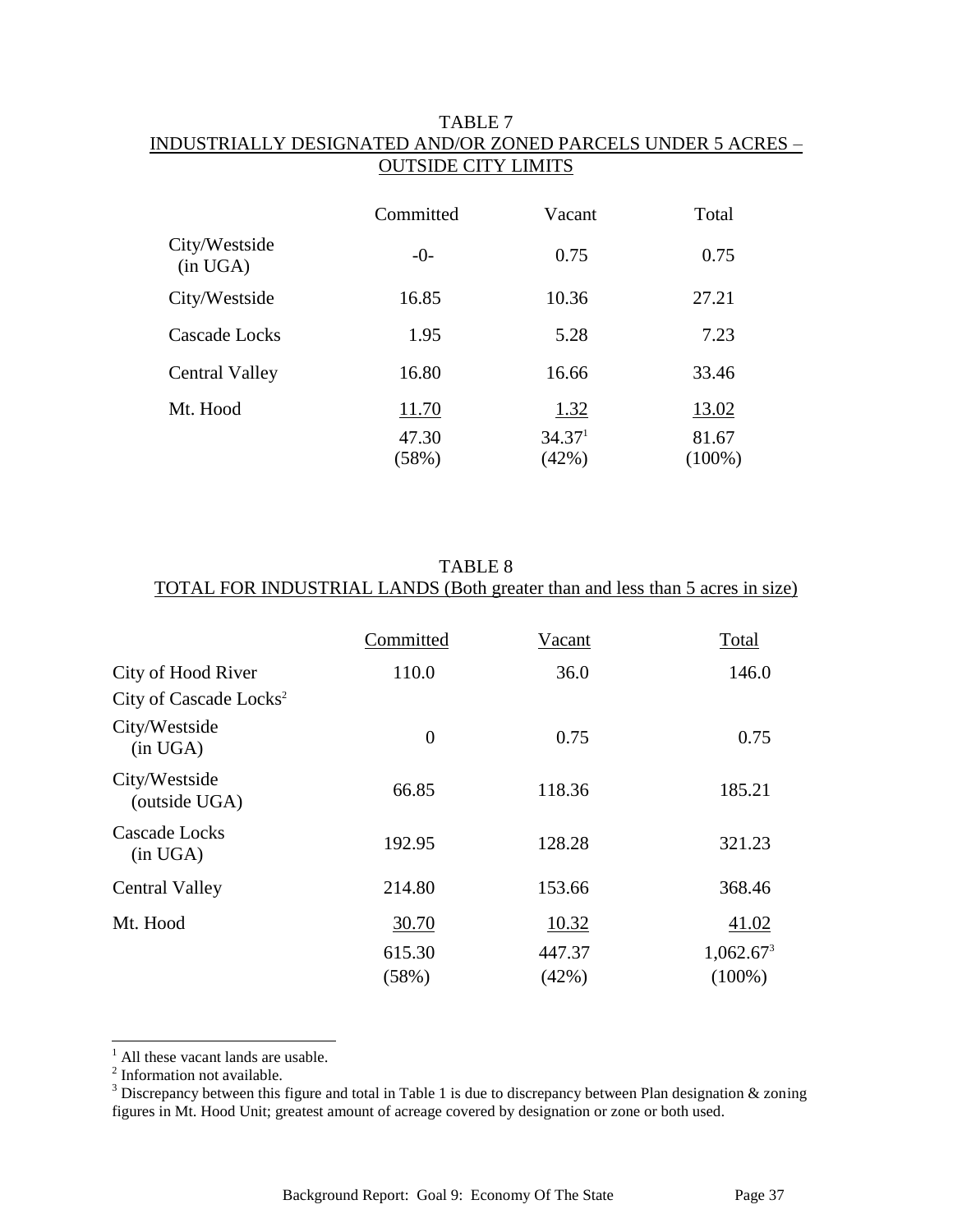### TABLE 9

### COMMERCIAL

|                                                                             | 1980                                        | 2000                        | Amount of<br>Com. Acres<br>needed in year<br>2000 | Current acres in<br>Com. Designation<br>$&\sqrt{\text{or} z}$ oning | # Acres<br>Excess or<br>Deficit                                             |
|-----------------------------------------------------------------------------|---------------------------------------------|-----------------------------|---------------------------------------------------|---------------------------------------------------------------------|-----------------------------------------------------------------------------|
| City of Hood River                                                          | $\frac{120^{1}}{4.329^{2}} = .02772003^{3}$ | $.02772003 \times 5,148^4$  | 143                                               | 151                                                                 | 8 Excess                                                                    |
| <b>City of Cascade Locks</b>                                                | $\frac{N/A}{838} = N/A$                     | $N/A \times 1,621 =$        | N/A                                               | N/A                                                                 | N/A                                                                         |
| UGA - Hood River                                                            | $\frac{55}{1,950} = .02820513$              | .02820513 x 2,732           | 77                                                | 130                                                                 | 53 Excess                                                                   |
| <b>UGA</b> – Cascade Locks                                                  | $\frac{0}{195} = 0$                         | $0 \times 379 =$            | $\boldsymbol{0}$                                  | $\overline{0}$                                                      |                                                                             |
| <b>County Remainder</b>                                                     | $\frac{140}{8.523} = .01642614$             | $.01642614 \times 11,620 =$ | 191                                               | 299                                                                 | 108 Excess                                                                  |
| COUNTY TOTAL <sup>6</sup><br>(Minus Cities of Hood<br>River & Cascade Locks | $\frac{195}{10,668} = .01827897$            | $.01827897 \times 14,731 =$ | 269                                               | 430                                                                 | 161 Excess $5$<br>-12 Unusable<br>149 Acres<br><b>Excess Usable</b><br>Land |

l

<sup>&</sup>lt;sup>1</sup> Committed acres commercial land.

 $2$  1980 Population.

 $3$  Resulting fraction when (1) is divided by (2).

<sup>4</sup> 2000 Population.

<sup>&</sup>lt;sup>5</sup> Columns do not add up because different ratios are used in each calculation and ratios cannot be summed. The breakdown by area is only an indication of where the excess lands are and where additional lands are needed for commercial development.

 $6$  158 acres is designated Country Club which is not an outright commercial designation. Only commercial uses in connection with the golf course are permitted and residential housing is only conditionally allowed through a Conditional Use Permit and a Planned Unit Development Overlay. If lands designated "Country Club" are removed from the calculations for "County Total", there is an excess of 83 acres zoned commercial, 71 acres of which is considered usable.